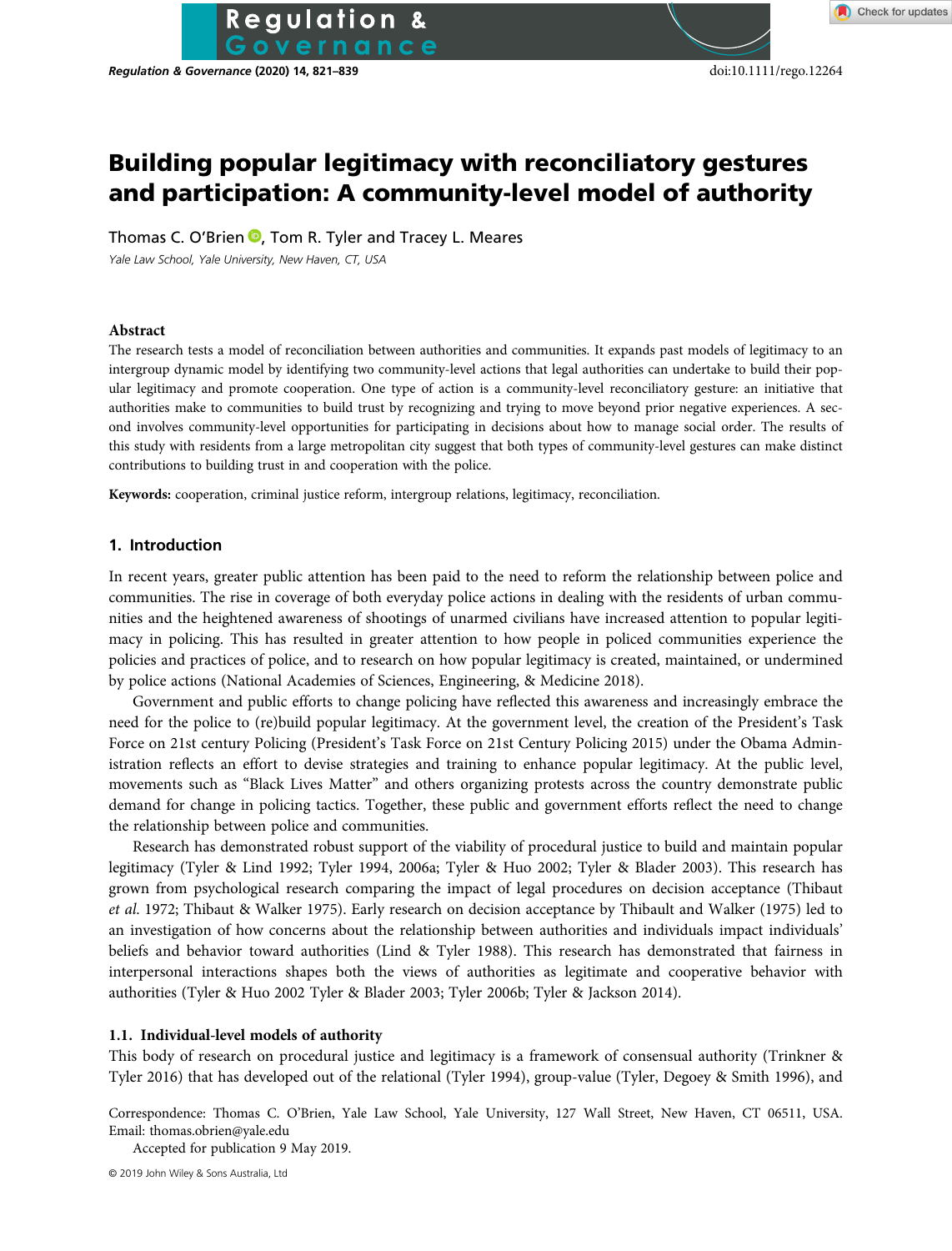group-engagement (Tyler & Blader 2003) models of authority. The framework views authorities and the individuals they have power over as part of one group. Whether considering police officers within a city or managers within an organization, this body of research demonstrates the primacy of relational concerns in people's decisions over how they act within the group.

People judge procedural justice based on criteria reflecting the value that authorities place on their relationship with them, including whether authorities consider their concerns, make decisions with neutrality, and treat them with respect (Tyler 1994). This evaluation encompasses beliefs about fairness in the process of making decisions and treating individuals (Blader & Tyler 2003; Tyler & Blader 2003). Along with shaping views of authorities as legitimate, perceiving authorities as procedurally just shapes individuals' feelings of pride for the group they share with authorities, their feeling that they are respected within that group, and the view that authorities recognize them as holding status within that group (Tyler et al. 1996). The outcomes of these individual-level elements expand beyond decision acceptance and include proactive cooperation with authorities, reflecting consensus with the power of the authority.

The value of procedural justice comes in part from the information it conveys about people's relationship to the community and with authorities (Tyler & Blader 2003; Bradford 2014). A critical point of this research is that people's beliefs about their relationship to authorities as part of a larger social group shapes legitimacy and cooperation beyond concerns such as: (i) whether people receive the outcome they desire in personal interactions with authorities (Tyler 2006); (ii) whether people perceive the outcomes (rather than the process) in these interactions as fair (Tyler 2006), or community-level judgments, such as in the case of police; (iii) police lawfulness (Meares et al. 2015); or (iv) the effectiveness of police at controlling crime (Sunshine & Tyler 2003). People also, of course, prefer that authorities decide on outcomes that favor their interests. However, how authorities come to decide on those outcomes – the fairness of the process – matters more (Lind & Tyler 1988; Sunshine & Tyler 2003) than the outcomes of single incidents. If authorities use procedural justice, whether or not they come to a decision that favors the individual, it reflects that they value their relationship with the public (Tyler 1994).

Policymakers have sought to apply the findings of this research. Efforts at building trust toward police have focused primarily on creating policies and practices that people evaluate as fair in personal experiences with legal authorities, individually and across the community; on training officers to act in ways that build trust (Tyler, Goff & MacCoun 2015); and on articulating the objective actions that officers can take for people to experience their interactions with officers as fair (Tyler 2017). Evidence supports the use of these strategies focused upon individual contact between officers and community residents (Sunshine & Tyler 2003; Tyler 2006a; Hough et al. 2010; Tyler & Jackson 2014). To our knowledge, research has not tested strategies that examine actions at a community level in tandem with beliefs about actions at the individual level.

#### 1.2. The relationship between authorities and communities as an intergroup relationship

In addition to the interpersonal dynamic that the relational and group-value models have focused on, the relationship between authorities and the individuals they have power over is also an intergroup dynamic. In this dynamic, authorities and communities constitute groups. This distinction between an interpersonal and intergroup dynamic is informed by a large body of psychological research.

The psychological literature demonstrates that people identify with and categorize both themselves and others into social groups (Tajfel & Turner 1979; Turner et al. 1987). The groups that people feel a part of are important for the psychological and tangible resources they provide, and have important consequences for attitudes, emotions, and behavior (Leary & Baumeister 1995; Brown 2000; Correll & Park 2005). The boundaries of these groups may organize around race or ethnicity, gender, socioeconomic status, political ideology, religion, or any psychologically important category. Individuals hold multiple social identities and which one becomes salient at any given time depends on the individual and situations that trigger the importance of an identity for that individual (Roccas & Brewer 2002). Thinking about one's community in relation to authorities may create an intergroup dynamic that is reflected in the way that police departments address communities as a group, beyond individual interactions.

If authorities are prepared to make substantive improvements that are deserving of the communities' trust, they may communicate that by addressing communities as a whole. Addressing communities is part of how many police departments view their mission. Neighborhood policing in New York City (NYC), for example, has a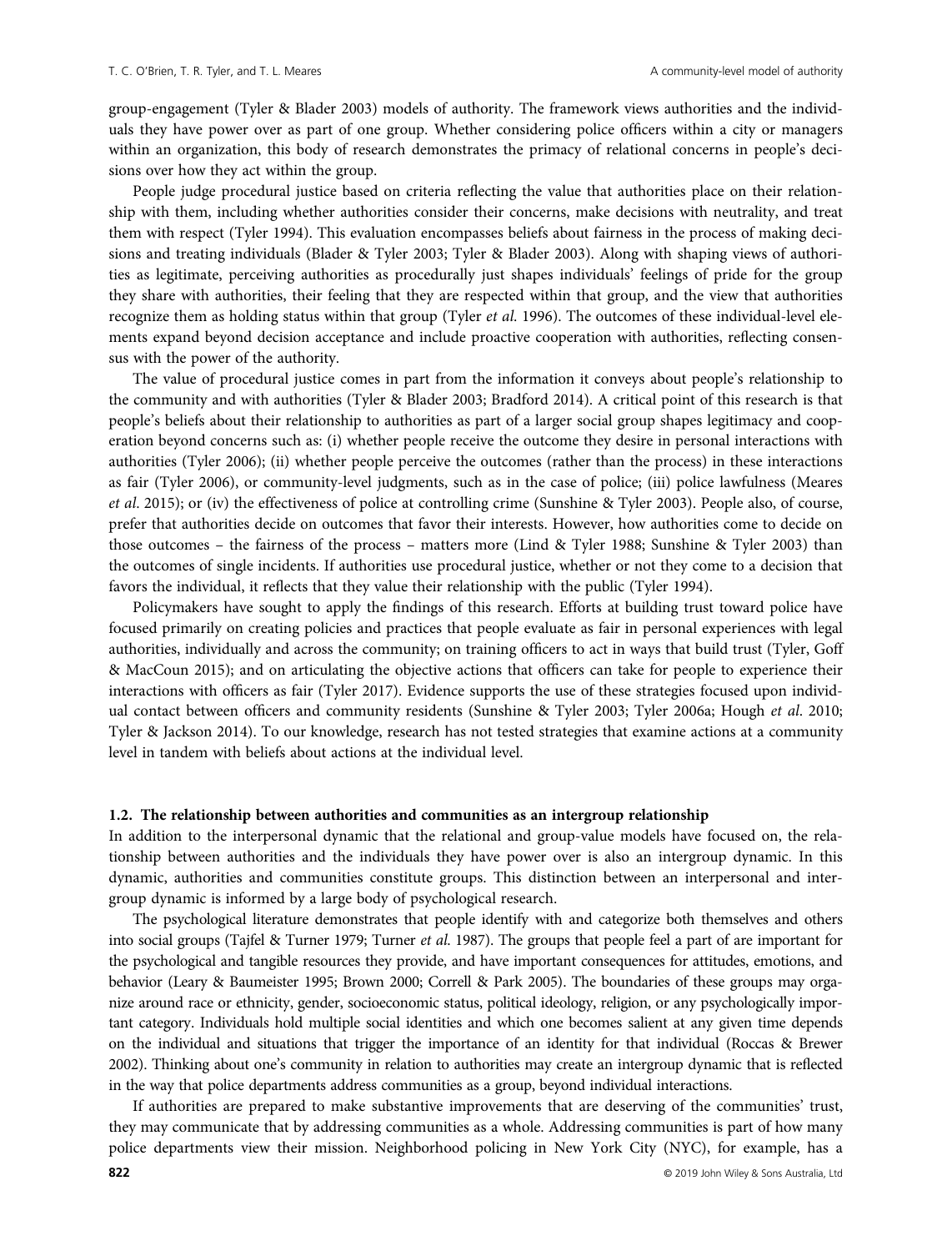Community Affairs Bureau with the goal of reducing crime by "strengthening community relationships and trust" (New York City Police Department, 2019). This involves working with groups in the community who the department views as likely to experience crime-related problems. These efforts include both educating community members about what the police are doing and also seeking resident input on solutions. Developing around the time that data for the current research was collected, the neighborhood policing plan in NYC places officers in specific neighborhoods, allocates time for them to interact with the community, and assigns "Neighborhood Coordination Officers" (NCOs) to act as "liaisons between the police and the community, but also as key crime fighters and problem-solvers in the sector" (New York City Police Department, 2019). Beyond NYC, police in areas across the country hold police–community meetings in which both parties share information about crime and the relationship between police and the community. Police also may send out information via leaflets to the community (see Hohl et al. 2014) or deliver other forms of public addresses to relay community-level messages.

Research has examined the efficacy of community policing initiatives for impacting community members' beliefs about police (Skogan 2006; National Academies of Sciences, Engineering, & Medicine 2018). This research has largely been an assessment of actual community-oriented policing programs (e.g. "community policing") on public beliefs about police, including an evaluation of the impact of community policing in Chicago on public opinion over 10 years suggesting positive effects on trust and confidence of police (a component of legitimacy, Skogan 2006), and a meta-analysis suggesting the generally positive effects of such programs on satisfaction and beliefs about the legitimacy of police (Gill *et al.* 2014). Although this research has suggested the positive impacts of specific programs, it has not to our knowledge formulated a model through which community-level initiatives impact legitimacy and cooperation accounting for individuals' beliefs about procedural justice.

Both the procedural justice and the community policing literature view building trust as developing out of programs that are created in the community. These programs change the way people interact with the police and over time, build trust. Experimental evidence demonstrates that programs to train officers in procedural justice are efficacious (Owens et al. 2018; Antrobus et al. 2019). However, procedural justice strategies can only be expected to change the communities' views incrementally. The approach tested here addresses the community directly and at a community level. These strategies may impact large portions of the community in a short period of time and, if effective, are an important additional approach that could function in tandem with improvements in procedural justice.

Developing theory that incorporates intergroup dynamics into the relationship between authorities and communities requires an examination of the impact of community members' actual knowledge of community-level initiatives by authorities. Quasi-experimental methods examining the relationship between living in a neighborhood that is the spot of an initiative or not (e.g. Hohl et al. 2010) or longitudinal methods examining changes in confidence that coincide with changes in policing methods (e.g. Skogan 2006) have the strong benefit of making inferences about the impact of specific programs. In contrast, a method of comparing beliefs about and behavior toward authorities among people who do or do not know about police initiatives to build trust has the potential to model intergroup dynamics, as it assesses people's perceptions of initiatives directed toward what they perceive as their community. This perceptual approach provides a basis for developing theory about how people respond to police initiatives that they perceive as directed toward their community. The approach allows for a test of how intergroup dynamics between authorities and communities shape their relationship beyond the interpersonal dynamics that the procedural justice literature has examined.

## 1.3. Modeling the intergroup relationship between authorities and communities

The primary goal of this paper is to begin building an intergroup model of authority–community relations. We do this through empirical examination of community(group)-level elements in the relational model of authority. We define *community* as a social group meaningful to the individual within what they think of as their neighborhood. This subjective approach, allowing participants to self-define community, is important because it allows us to conceptualize community in reference to the participants' state of mind rather than some boundary that may or may not be meaningful to the participant. An alternative way to model an intergroup relationship may be to consider specific types of groups, such as racial groups. As a generative foundation to research, we begin instead with people's subjective definition of the "community" in their neighborhood. Grounded in the psychological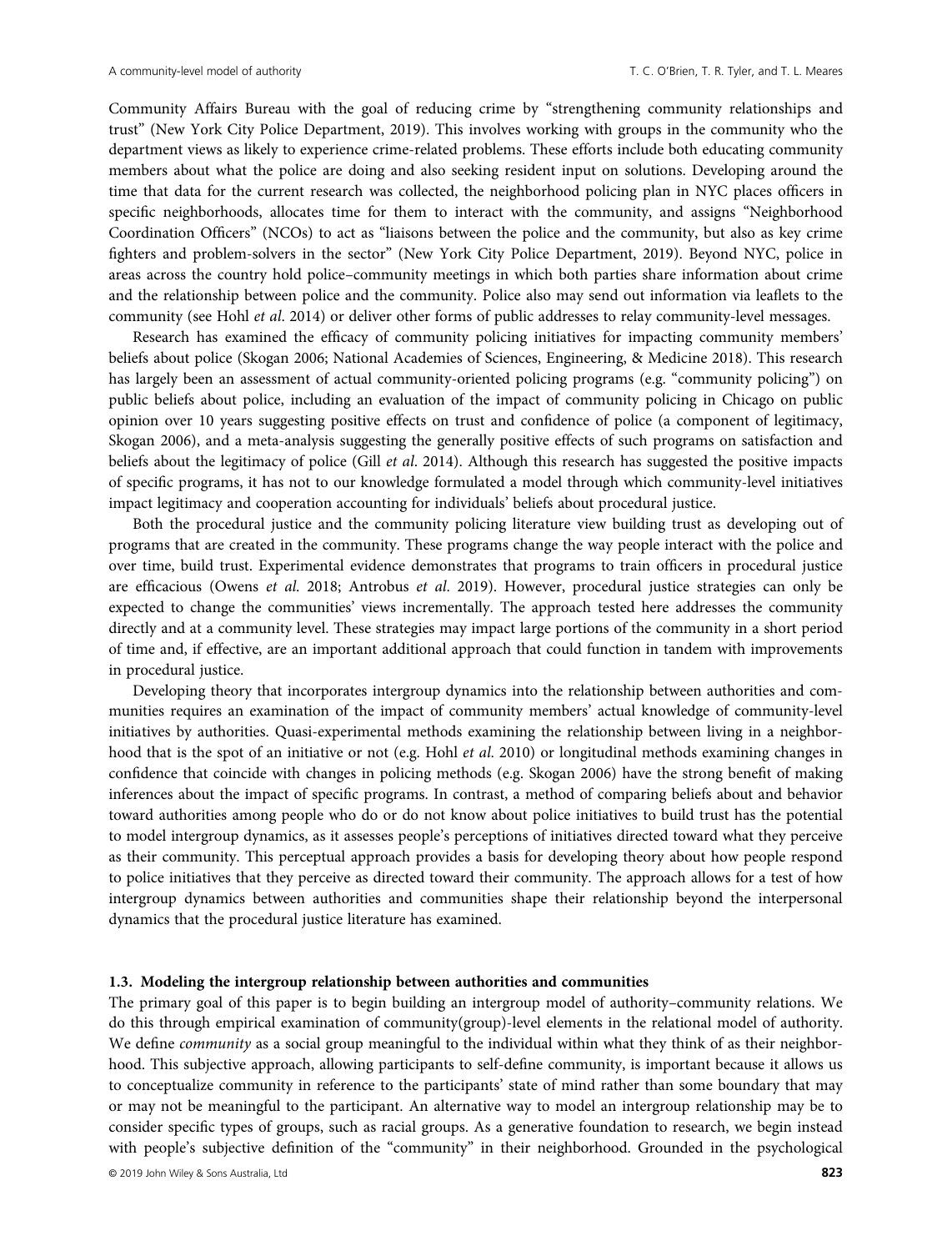literature reviewed above, this definition is adaptable to the subjective and dynamic ways in which individuals identify with groups and makes possible a test of whether community (group)-level elements shape legitimacy and cooperation.

By community-level elements, we are referring to individuals' beliefs and perceptions of how authorities relate to the community as a whole beyond their interactions with individuals. Community-level elements of the relational model are similar to the individual-level elements that form people's judgements of authorities as acting with procedural justice: the elements on both levels communicate that authorities value their relationship with those from whom they seek legitimacy. Distinct from the individual-level elements, community-level elements are actions that authorities may use to affect their relationship with the community beyond interpersonal dynamics, potentially addressing conflict with the community that goes beyond interpersonal interactions.

In modeling this relationship, the current research focuses on two relational elements that we hypothesize are part of the intergroup relationship between authorities and communities: reconciliatory gestures and participation. The study tests whether these community-level elements – directed toward the community as a whole rather than toward individuals – strengthen beliefs about the legitimacy of authorities and increase cooperative behavior, and whether they have an influence that is unique from people's perceptions of authorities as procedurally just toward individuals. In hypothesizing the impact of these two elements on legitimacy and cooperation, we draw upon the psychological and political science literature.

# 1.4. Defining community-level elements: Reconciliatory gestures and participation

Similar to procedural justice at an individual level, both elements of identity and group (in this case, community) membership are central (Lind & Tyler 1988; Tyler 1989; Tyler & Lind 1992; Tyler & Blader 2000). They involve both signaling the intent to build trust through reconciliatory gestures and engaging the community through participation.

The key question is whether the psychological mechanisms that underlie the relational model operate at the community level. Individuals respond to evidence that authorities respect and value them, information that fair treatment and giving voice conveys in interpersonal interactions. Whether these same dynamics can operate at the community level beyond the role of beliefs about how authorities act on an individual level (e.g. beliefs about procedural justice) is generally untested in the context of police–community relations.

#### 1.4.1. Reconciliatory gestures

The first relational element involves reconciliatory gestures: initiatives that community members recognize as coming from authorities with the intention to build trust with the community as a whole. In our model, reconciliatory gestures are part of a broader process of reconciliation between authorities and communities that builds legitimacy and cooperation for a consensual relationship. We use the definition of reconciliatory gesture to encompass a broad variety of actions that community members perceive on an intergroup level and that may be part of this reconciliation process: community meetings, public addresses, or programs assigning officers to become familiar with the community, are all examples. The defining characteristic is that community members perceive the gesture as an intention to build trust with the community.

The psychological literature on promoting positive intergroup attitudes is informative for predicting the impact of reconciliatory gestures. This research grew largely out of the intergroup contact theory (Allport 1954; Pettigrew & Tropp 2006) and theories of social identity and social categorization (Tajfel & Turner 1979; Turner et al. 1987) reviewed above. Intergroup contact research demonstrates robust support for the hypothesis that contact between members of different groups can reduce negative attitudes (Allport 1954; Pettigrew & Tropp 2006). Contact may also occur via direct and indirect experiences (Wright et al. 1997).

Gestures from authorities may constitute a form of exposure to an outgroup (e.g. Saguy & Halperin 2014; O'Brien et al. 2018), similar to a form of extended (Wright et al. 1997) or direct intergroup contact (for reviews, see Brown & Hewstone 2005; Pettigrew & Tropp 2011). As a signal of the intention to build trust, experiencing gestures directly or indirectly may be a form of positive intergroup contact that increases community members' beliefs that authorities are trustworthy with values aligning with their own, thereby motivating cooperative behavior with authorities. The power asymmetry of the authority–community relationship, however, complicates what type of contact would improve trust.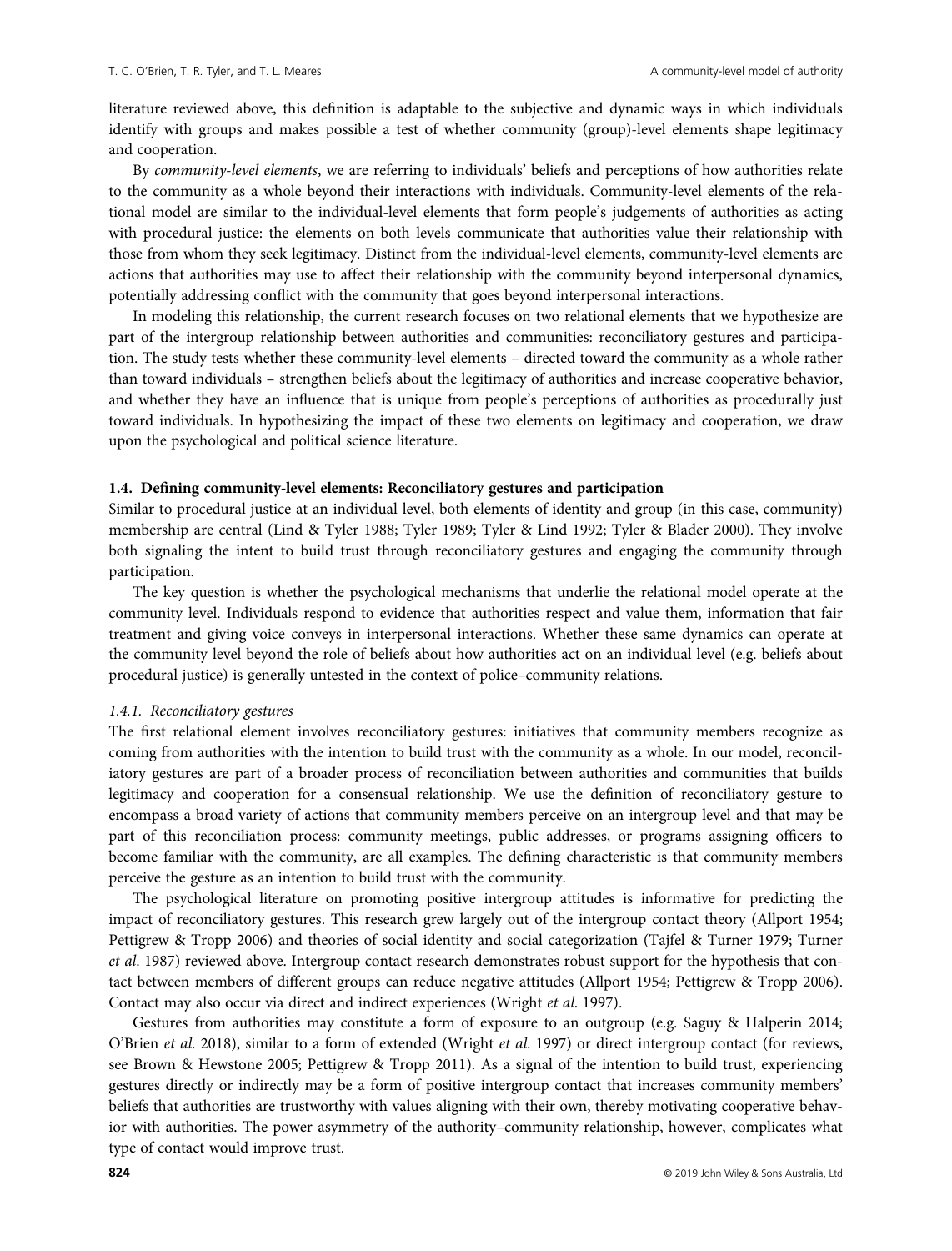Groups of different levels of power have different needs and concerns in relating to one another (Dovidio et al. 2012). Groups that have less power in an intergroup relationship are motivated to focus on issues of difference in contact with a more powerful outgroup (Saguy *et al.* 2008), perhaps as a way to confront inequality, to gain empowerment (Shnabel et al. 2009), and to feel respected (Bergsieker et al. 2010). Although gestures may be a crucial element in the process of reconciliation between authorities and communities, research on the needs of less powerful groups highlights that the process of reconciliation between communities and authorities requires more than signaling the intention to build trust (Dovidio *et al.* 2012).

#### 1.4.2. Participation

The second element of the community-level framework is participation. There is a long history of discussions about participation in community governance within political science (e.g. Campbell 2013), including the factors that promote civic and political participation (e.g. Mutz 2002; Fung & Wright 2003; Karp & Banducci 2008; Fung 2009). Research has also theorized on the role of citizen deliberation and participation as legitimating the democratic process (Teorell 2006; Thompson 2008), and community policing research demonstrates evidence of this (Gill et al. 2014). In this analysis, we focus on the influence that providing an opportunity for participation in policing may have on the community, operationalizing this as a form of empowerment for the community, in line with research on government (including community policing) programs on community participation (e.g. "empowered participation," Fung 2009).

Research at an individual level has demonstrated that the ability to voice perspective on decisionmaking shapes judgements of the process (Folger 1977; Lind *et al.* 1990). Even when people do not feel that they can control decisions by expressing their views, having the opportunity to express their views communicates respect, inclusion, and status; and it increases their perception of authorities as procedurally just and makes their evaluation of those authorities more positive (Tyler *et al.* 1985). Research has discussed the implications of participation for legitimacy and the antecedents of participation (Fung 2009). In contrast to past research, our question is whether community members perceive that the community has a role in the creation and implementation of the rules that impact the community, which then shapes community members' beliefs about legitimacy and cooperative behavior with authorities, independent from their beliefs about procedural justice in interpersonal interactions.

Participation in the formation and implementation of policy may address the needs of community members as a group with less power than authorities. Having a voice in the creation and implementation of policies empowers community members to address their need for empowerment in relation to authorities (Fung 2009; Nadler & Shnabel 2015). Empowerment from participation may raise legitimacy for and cooperation with authorities.

## 1.4.3. Legitimacy

In this study, we define legitimacy in three components: the belief in an obligation to defer to and obey authorities; trust and confidence in authorities; and normative alignment with authorities – the belief that authorities share one's values (e.g. Tyler & Jackson 2014). Together, these three components reflect consensual authority.

This model of consensual authority is the goal of reconciliation, building a relationship between authorities and communities in which authorities earn the consent and trust of the community. Obtaining power through legitimacy reflecting consent is an important goal for authorities. Authority by consent enables authorities to use power with far greater efficiency than the coercive means that a lack of such legitimacy would leave them with (Trinkner & Tyler 2016; Tyler 2017). The legitimacy that people grant authorities when authorities use procedural justice is bound to a bond they share with authorities: pride for the group, and respect (Tyler & Blader 2003) and belonging within the group (Bradford et al. 2014). When people have trust and confidence in authorities, they believe that authorities sincerely want to help them and their communities, and they believe that authorities have the competence to do so (Tyler & Huo 2002; Tyler & Blader 2003). When people have normative alignment with police, they believe that police enforce rules in a way that reflect one's own values (Jackson et al. 2012; Tyler & Jackson 2014). In this sense, the relationship between police and communities does not reflect authority by mere decree, but authority by consent.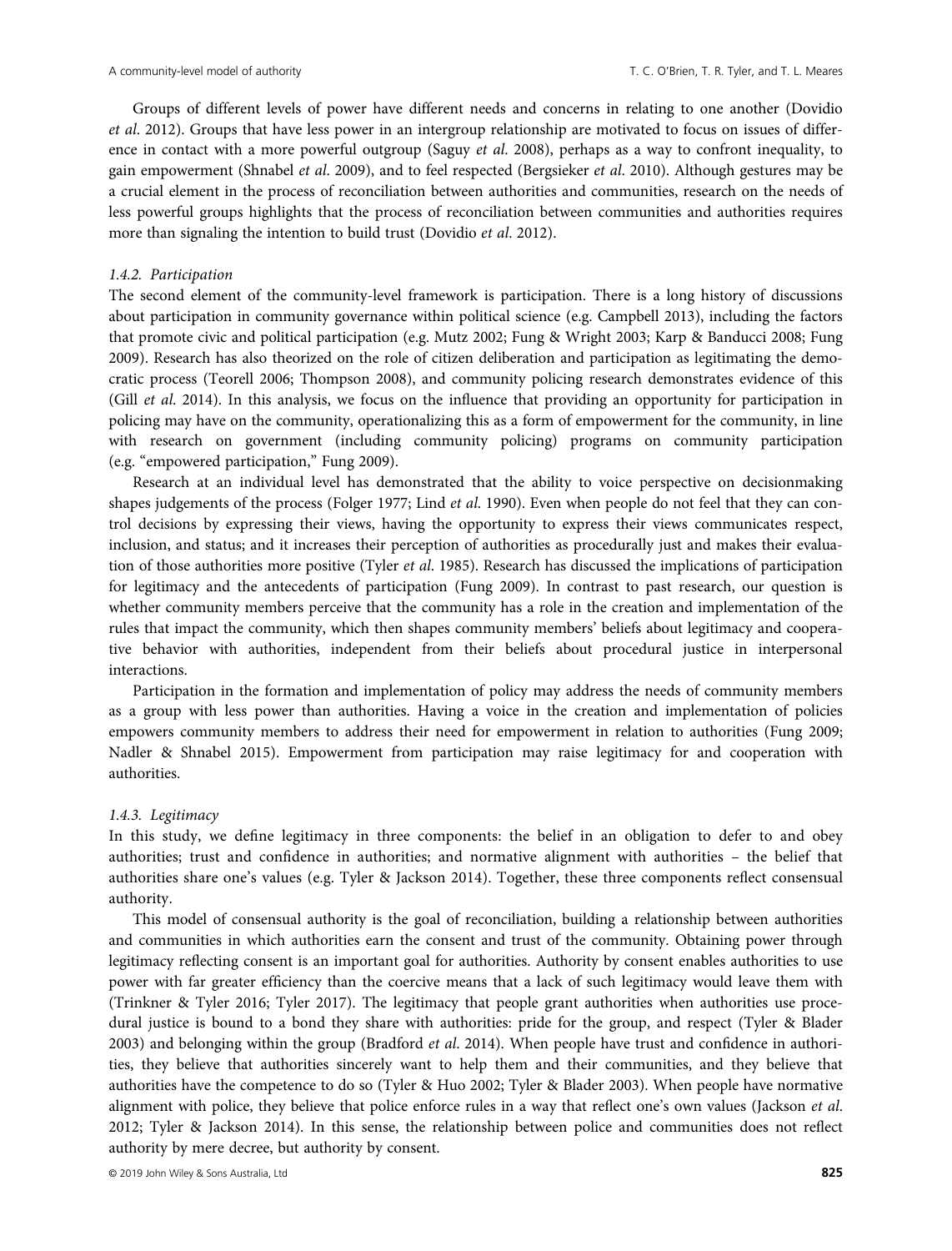## 1.4.4. Why combine individual and group-level experiences?

The procedural justice literature provides a framework for how authorities can develop and sustain legitimacy at an individual level (Lind & Tyler 1988; Tyler 1994, 2006a,b; Hough et al. 2010; Bradford 2014). Beliefs about procedural justice are informed through direct or vicarious experiences with authorities, and although these may involve elements of group identity, assessments of procedural justice are assessments about how individual authorities act in interpersonal interactions (Tyler & Huo 2002). This research on the individual level thus provides a critical lesson for authorities on a day-to-day basis, but distrust between authorities and communities may benefit from and even require initiatives at the community level in tandem with individual-level experiences. Addressing the community as a whole signals that the authority as a group intends to build trust with the community, rather than one officer or a subset.

These two community-level elements, reconciliatory gestures and participation, are directed at the community as a whole and can occur alongside procedurally just interactions that people experience as individuals. These are not necessarily distinct: reconciliatory gestures might involve community participation. In the current research, we examine both reconciliatory gestures and participation by measuring separately the belief that authorities are undertaking initiatives to build trust with the community and the belief that they incorporate community views for managing social order. The main empirical question that the current research seeks to answer is whether community-level elements, reconciliatory gestures, and participation add impetus for improving legitimacy.

#### 1.4.5. Barriers to trust-building in the relationship between authorities and communities

There are reasons to doubt a positive impact of reconciliatory gestures. At the individual level, a key issue in police actions is the motive that police and community members infer for one another. Similarly, at the community level it is possible that gestures only succeed to the extent that the community views the police as sincere in wanting to help them. Powerful actors could have many reasons to promote a false sense of trust. Community members may anticipate that authorities do not sincerely want to help them, but instead have ulterior motives.

Barriers to conflict resolution and reconciliation are acute in the relationship between authorities and communities. The context is distinct for the extreme asymmetry of power and its potential consequences: accepting vulnerability is central to the definition of trust (Rousseau et al. 1998). It is also possible that community members are aware of the potential for positive contact experiences to deter motivation for social change (Saguy et al. 2008), and see reconciliatory gestures from police as insincere (Nadler & Liviatin 2006). People may be resistant to trusting a group (in this case, authorities) that could abuse that trust, making it harder to create gestures that community members perceive as sincere. When people perceive an outgroup as insincere in their gestures toward reconciliation, they are less willing to reconcile (Shnabel et al. 2015).

If people believe that gestures are not sincerely intended to help the community, it is possible that they will backfire. Everyday expectations of authorities may also shape the interpretation of gestures. If people believe that authorities are not procedurally just at an individual level, for example, the inconsistency between the group level message the gesture sends and what people experience or expect to experience in individual interactions with authorities might undermine the group level message. We test both the positive and negative potential of gestures in the current research, as well as the potential for inconsistency between community-level and individual-level messages to render gestures ineffective.

#### 1.4.6. The impact of participation and reconciliatory gestures on legitimacy and cooperation

The two elements of a community-level model combine the promotion of harmony with empowerment. Reconciliatory gestures and participation send the message that authorities want a more positive relationship with community members, and the community can play an empowered role in that relationship. This combines the positive contact effect (Allport 1954; Pettigrew & Tropp 2006) with the empowerment that motivates groups who have felt victimized to begin a process of reconciliation (Nadler & Shnabel 2015).

The belief that the authorities are carrying out their role appropriately in the public interest should correspond to community members' beliefs about legitimacy. The three components of legitimacy reflect the belief that the authorities are acting on behalf of the community. As in past research (Tyler & Jackson 2014), we hypothesize that these components of legitimacy should promote voluntary cooperation to help authorities conduct this work.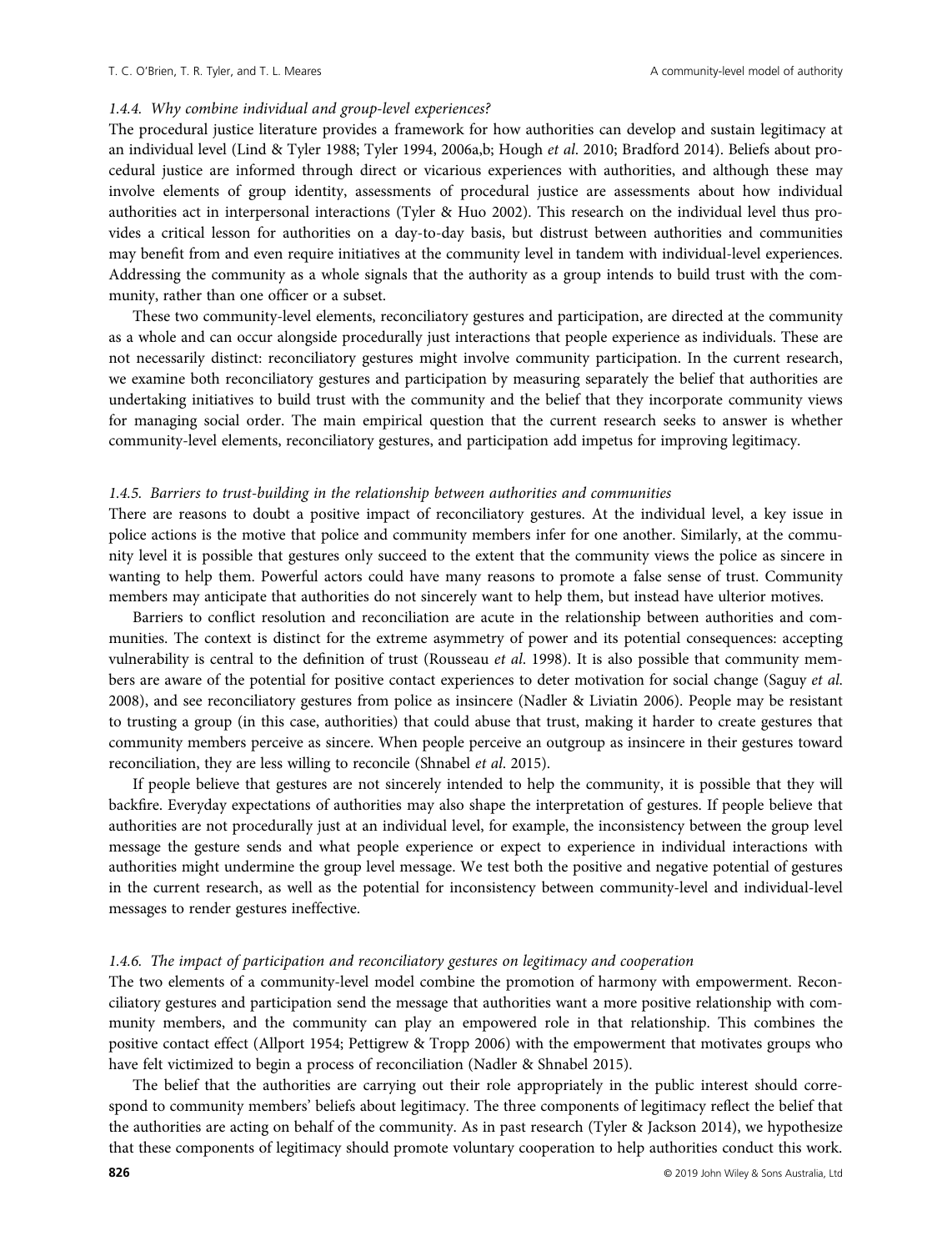## 1.5. Hypotheses and current research

We test a community-level model of authority with a sample of NYC residents. In testing the following hypotheses, we model the community-level elements (reconciliatory gestures and participation) as predictors of legitimacy and cooperation, independent of beliefs about general experiences of the community with procedural justice:

Hypothesis 1: Reconciliatory gestures and participation will each positively predict beliefs about legitimacy.

Hypothesis 2: Reconciliatory gestures and participation will each positively predict cooperative behavior.

Hypothesis 3: Beliefs about legitimacy will mediate the relationship between these relational elements (gestures and participation) and cooperative behavior.

Hypothesis 4: The positive impact of gestures will be limited to those who perceive them as sincerely intended to help the community.

Hypothesis 5: Among those who do not perceive gestures as sincerely intended to help the community, knowledge of a gesture will be unrelated or negatively related to legitimacy and cooperative behavior.

We also test the following hypothesis in supplementary analyses:

Hypothesis 6: The impact of relational elements on both legitimacy and cooperative behavior depend upon one another: gestures may become less reliable or even a negative predictor of legitimacy and cooperative behavior when community members view police as not procedurally just and do not grant community members participation.

# 2. Methods

# 2.1. Samples and procedures

Survey data were collected by Abt SRBI via telephone using random digit dialing of numbers in the five NYC boroughs. Interviews were conducted by landline or cell phone. Cell phone participants were offered \$10 to take a survey. All potential respondents were told the survey would last approximately 25 minutes. Upon consenting to the survey, participants were asked in which of the five boroughs they currently live; if they answered that they did not live in one of the five boroughs, they were thanked and told that they could not participate. The AAPOR3 response rate was 4.2 percent for landlines and 5 percent for cell phones, which is typical of recent telephone surveys (Keeter, Hatley, Kennedy & Lau 2017).

A total of 2,501 respondents participated, including 1,264 women and 1,223 men, ranging in age from 18 to 95 (mean [M] = 47.74, standard deviation [SD] = 17.99). Varying degrees of freedom reflect participants with missing data. We describe the racial/ethnic composition of our sample in Table 1. The mean total family income of respondents (on an eight-point scale ranging from "< \$25,000" to "> \$200,000"), was between \$35,000 and \$75,000 (M 3.79, SD = 2.22). The mean education level of respondents (on a scale ranging from 1, "some grade school" to 7, "graduate professional"), was just over the number reflecting "some college" ( $M = 5.07$ ,  $SD = 1.67$ ) On a scale of political ideology (ranging from 1, "extremely liberal" to 5, "extremely conservative"), most identified as liberal or extremely liberal ( $M = 2.76$ ,  $SD = 0.97$ ).

| Group                            | Number | Percentage of sample |  |  |
|----------------------------------|--------|----------------------|--|--|
| White non-Hispanic               | 945    | 38                   |  |  |
| <b>Black or African American</b> | 595    | 24                   |  |  |
| White Hispanic                   | 236    | 9                    |  |  |
| <b>Black Hispanic</b>            | 90     | 4                    |  |  |
| Latino Hispanic                  | 223    | 9                    |  |  |
| Other or multiple racial groups  | 182    | 7                    |  |  |
| Asian                            | 149    | 6                    |  |  |
| No answer                        | 81     | 3                    |  |  |

Table 1 Racial/ethnic composition of sample

© 2019 John Wiley & Sons Australia, Ltd 827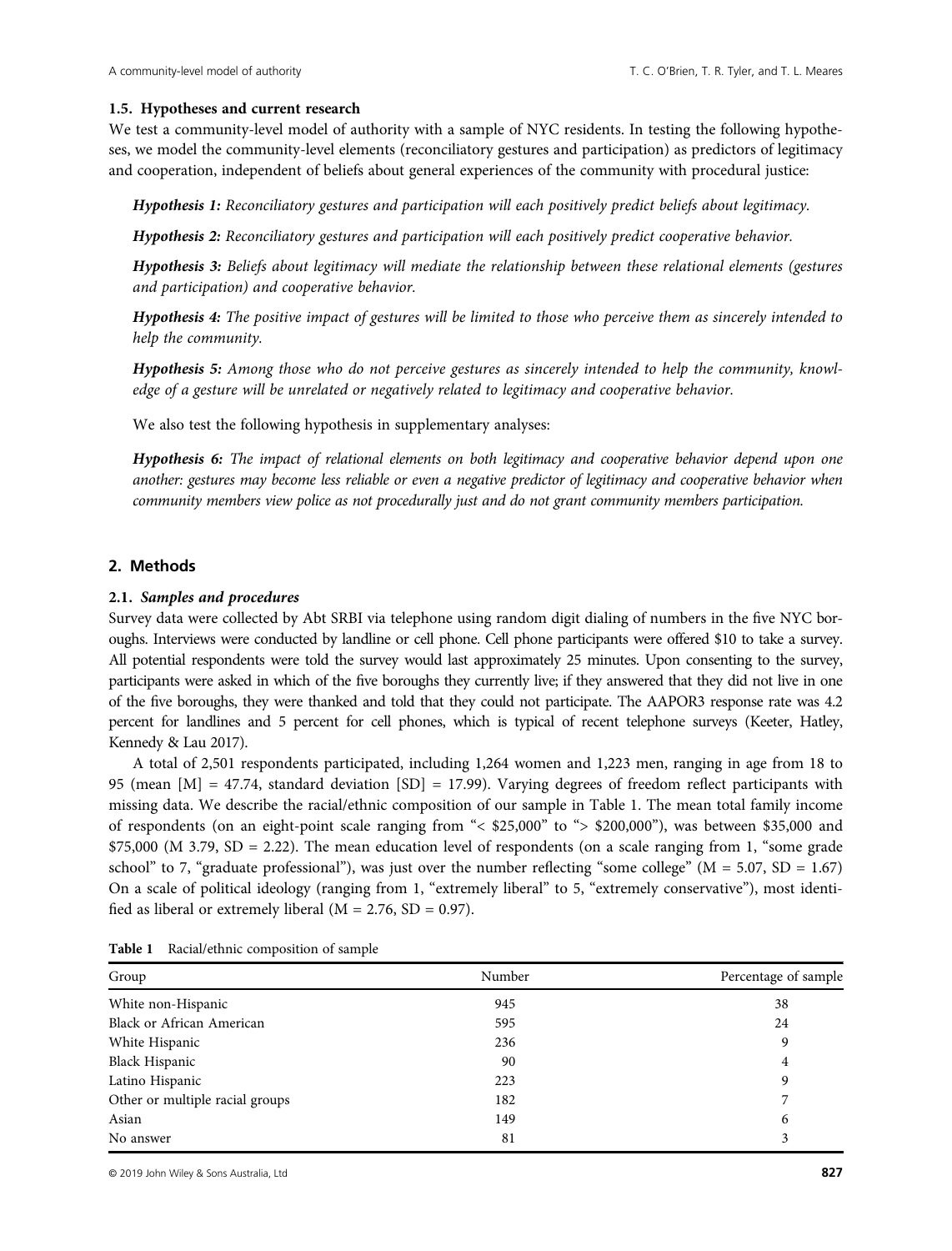#### 2.2. Variables and measures

There were two dependent variables: legitimacy and cooperative behavior with the New York Police Department (NYPD):

Legitimacy ( $\alpha$  = 0.86, M = 3.00, SD = 0.54). The variable for legitimacy was based on a combined composite of the Obligation, Trust and Confidence, and Normative Alignment scales from prior research (e.g. Tyler & Huo 2002; Tyler 2006; Tyler & Jackson 2014). Using a four-point strongly disgree (1) to strongly agree (4) scale (neither agree nor disagree as 2.5; higher values reflect stronger endorsements of legitimacy), participants were asked to respond to shortened versions of the Obligation and Trust and Confidence scales, and the Normative Alignment scales. Each of these scales formed a composite, which were then averaged to form the composite of legitimacy. A shortened version of the *Obligation* scale ( $\alpha = 0.61$ ,  $M = 3.01$ , SD = 0.60) was used, including the following two items: Overall, the NYPD officers in your neighborhood are legitimate authorities and people should obey the decisions they make and You should do what the NYPD in your neighborhood tell you to do even when you disagree with their decisions.

Trust ( $\alpha$  = 0.79, M = 2.98, SD = 0.63), was also assessed using a shortened scale, including: You trust the NYPD in your neighborhood to make decisions that are good for everyone in the neighborhood; You have confidence that the NYPD in your neighborhood can do their job well; and The NYPD in your neighborhood are often dishonest (reverse-scored). Normative alignment ( $\alpha$  = 0.88, M = 2.98, SD = 0.59) was assessed using the following five items from past research (Tyler & Jackson 2014): Your own feelings about right and wrong usually agree with the laws that are enforced by the NYPD in your neighborhood; The NYPD in your neighborhood generally have the same sense of right and wrong that you do; The NYPD in your neighborhood stand up for values that are important to you; The NYPD in your neighborhood usually act in ways consistent with your own ideas about what is right and wrong; and You and the NYPD in your neighborhood want the same things for your community.

Although the obligation indicator had only two items and thus a relatively low alpha, we included it for theoretical reasons and in following past efforts emphasizing the importance of examining the three separate components of legitimacy (e.g. Tyler & Jackson 2014). To test discriminant validity between these three constructs, we conducted two confirmatory analyses to compare to a one-factor model with all items reflecting legitimacy,  $\chi^2(35)$  = 244.39, to a three-factor model distinguishing obligation, trust, and confidence and normative alignment,  $\chi^2(32) = 104.26$ . The three-factor model fit significantly better than the one-factor model,  $\chi^2(3)_{\text{diff}} = 140.12$ ,  $P <$ 0.001, supporting our decision to use three factors rather than one.

Cooperative behavior ( $\alpha = 0.77$ , M = 3.56, SD = 0.55). Participants were asked to report how likely they would respond in the following ways "If the situation arose…", from not likely at all (1) to very likely (4): Answer questions from the NYPD about someone in your neighborhood suspected of a crime; Report dangerous or suspicious activity; Call the NYPD to report a crime in which you were the victim; and how likely they would be to report it to the NYPD if they witnessed the following crimes in their neighborhood: a non-violent crime in your neighborhood such as vandalism, and a violent crime in your neighborhood such as assault.

Knowledge of reconciliatory gestures. Participants were asked to answer "yes" or "no" to whether they had heard of the NYPD "taking any initiatives to improve their relationship with the community and build trust" in their neighborhood. The responses of participants who answered that they had heard of such an initiative were coded as "1," and the responses of those who said they had not, or did not know, or did not answer were coded as "0." Of 2,501 participants, 850 (34 percent) reported knowledge of a reconciliatory gesture.

Perceived sincerity of reconciliation gestures ( $M = 3.29$ ,  $SD = 0.61$ ). Using the same strongly disagree (1) to strongly agree (4) scale as above, among the participants who had reported hearing of the NYPD in their neighborhood taking such initiatives, they were asked to state their agreement that in undertaking these initiatives, The NYPD sincerely want to help the community in your neighborhood. Higher values reflect stronger agreement.

*Participation* ( $\alpha$  = 0.69, M = 3.74, SD = 1.12). To assess the extent to which participants viewed police in their neighborhood as giving them the chance to participate in the development and implementation of policing policies, participants were asked how frequently the NYPD in their neighborhood do the following on a scale of never (1) to always (5) (based on what they had seen or heard): Considers your views and the views of people like yourself when deciding what crimes are most important to deal with in your neighborhood and Considers your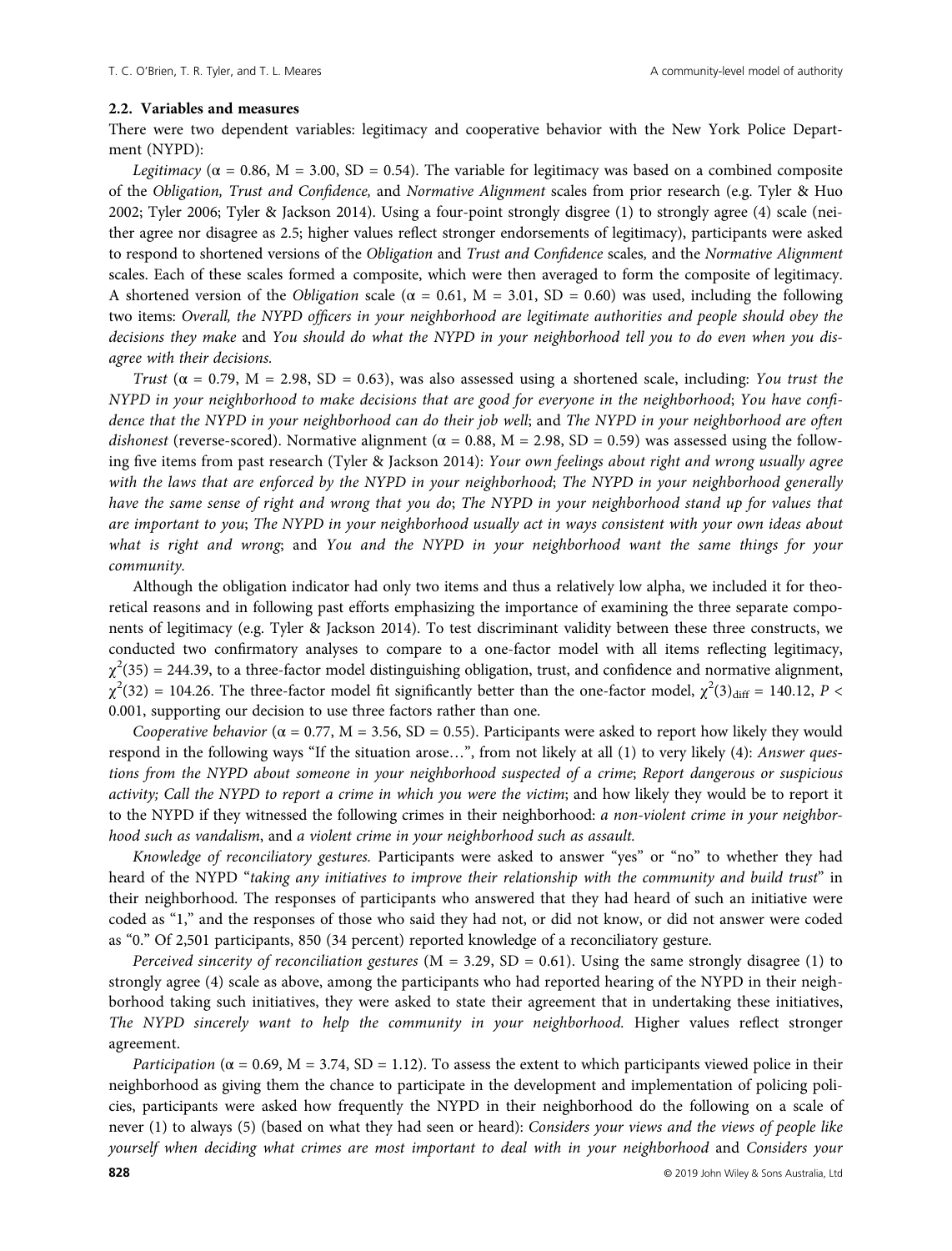views and the views of people like yourself when deciding how to police this neighborhood. This measure is similar to past measures of beliefs about the creation of policy (e.g. Tyler et al. 2014) but the use of two items reflecting the use of community members' views in both creation and implementation of policy allows a test of the specific component of community participation that is involved in both the creation (deciding what crimes are most important) and implementation (deciding how to police) phases.

Procedural justice of police in neighborhood ( $\alpha = 0.77$ , M = 4.19, SD = 0.81). Using the same never (1) to always (5) scale as above, participants were asked how often NYPD in their neighborhood do the following (based upon what they had seen or heard): Use fair procedures when making decisions about what to do; Treat people fairly; and Treat people with courtesy and respect. Higher values reflect greater procedural justice.

## 2.3. Discriminating between community-level participation and beliefs about procedural justice

We conceptualized participation as reflecting beliefs that the community has the opportunity to take part in the process of policymaking and implementation, distinct from beliefs about how authorities are procedurally just to individuals given the rules that already exist. However, this has a direct relationship to the concept of voice, which past research has examined as an antecedent to beliefs about procedural justice (e.g. Folger 1977; Tyler et al. 1985; Lind et al. 1990). We thus tested whether the items reflecting participation were empirically distinct from the items reflecting procedural justice toward individuals in the neighborhood. In confirmatory factor analysis, we compared a one-factor model with the three items reflecting beliefs about procedural justice in the neighborhood and the two items for participation, and a two-factor model separating out the two constructs. As predicted, the two-factor model,  $\chi^2(4) = 57.87$ , had a significantly better fit than the one-factor model,  $\chi^2(5) = 217.97$ ,  $\chi^2(1)_{\text{diff}} = 160.10$ ,  $P < 0.001$ , demonstrating discriminant validity between the two constructs.

Personal contact with police. We also asked participants to report the number of times they had personal contact with NYPD in their neighborhood in the past two years  $(M = 1.91, SD = 11.24)$ . We transformed this variable to a z-score for supplementary analyses testing whether initial estimates of outcomes were sensitive to this personal contact.

#### 3. Results

#### 3.1. Analytical approach

Before testing our predictions, we first examine group differences. The next set of analyses test our hypotheses using multiple regression analyses of knowledge of gestures, participation, and beliefs about procedural justice in the neighborhood predicting legitimacy and cooperative behavior. We then show the estimates for these models controlling for demographic variables (including race/ethnicity, gender, citizenship status, political ideology, age, income, and education) in full path models.

Following multiple regression analyses of direct effects, we present two models examining the impact of relational elements on legitimacy and, through it, cooperative behavior. In Model 1, the main test of our hypotheses, we tested whether mere knowledge of reconciliation initiatives to build trust with the community and participation predict legitimacy and cooperative behavior over and above beliefs about procedural justice in the neighborhood, and demographic controls (Model 1/Fig. 1).

We then tested the impact of perceiving gestures as sincerely intended to help the community. The model replicated Model 1 but replaced the variable representing knowledge of a gesture with two dummy variables: one representing participants who reported knowledge of a gesture that they perceived as sincerely intended to help the community and one representing participants who reported knowledge of a gesture that they did not agree was sincerely intended to help the community. The model (Model 2/Fig. 2) tests the hypothesis that gestures have a positive impact when perceived as sincerely intended to help the community, and a negative impact when not perceived as sincerely intended to help the community.

After presenting the overall models in Figures 1,2 we present supplementary analyses testing ways in which relational elements may interact, and how both beliefs about procedural justice and participation may shape whether people perceive gestures as sincerely intended to help communities.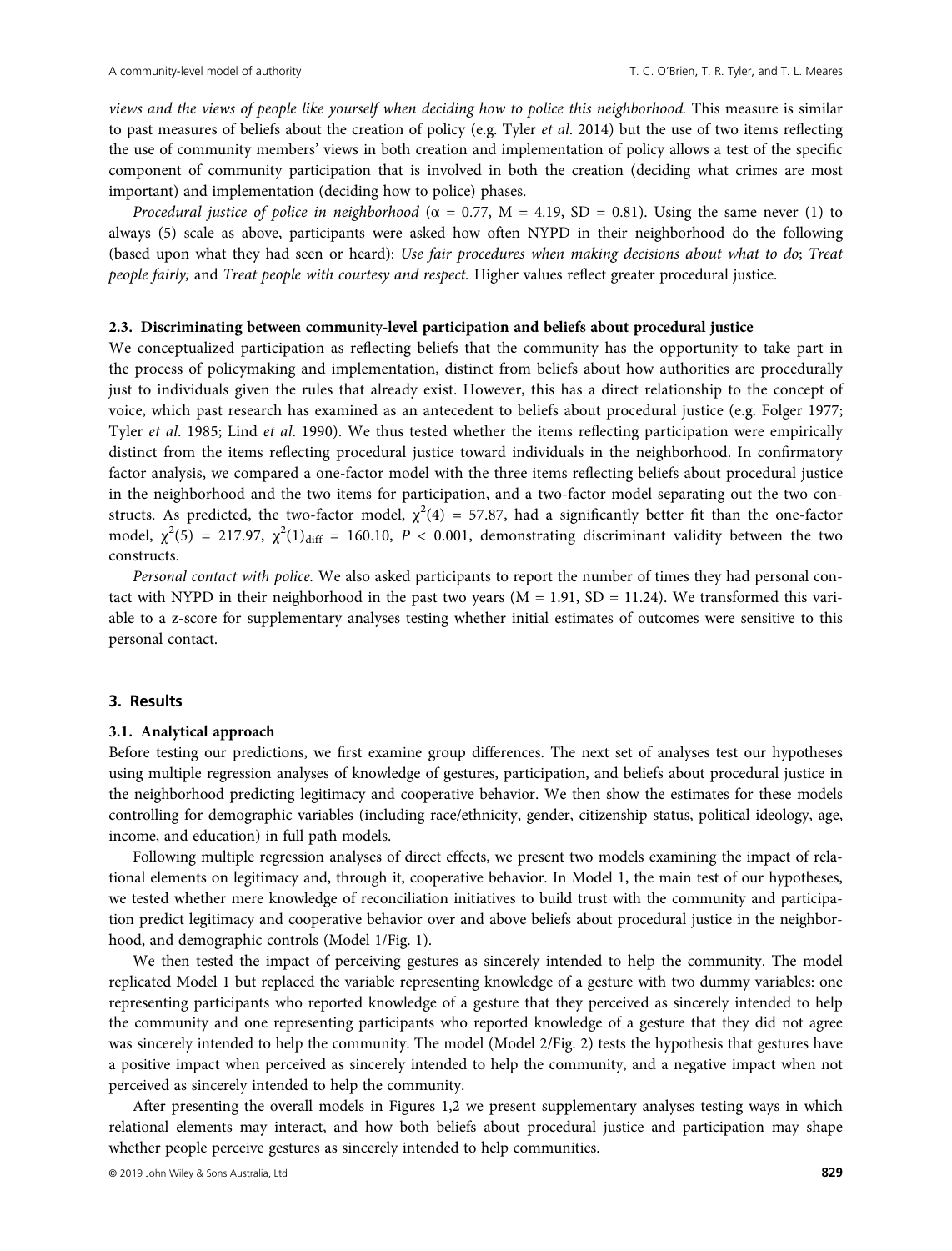

Figure 1 Model 1: Direct and indirect effects of community-level elements of a relational model of authority. Parameter estimates adjusted for demographic variables (African American or Black; Hispanic; gender; citizenship; political ideology; age; income; and education) predicting beliefs about procedural justice, legitimacy, and cooperative behavior. Direct and indirect paths to cooperative behavior are represented inside and outside parentheses, respectively. \*\*\*P < 0.001, \*\*P < 0.01. Direct and indirect effects are represented inside and outside parentheses, respectively. Parameters are based on a model also controlling for covariance knowledge of gesture, participation, and beliefs about procedural justice in the neighborhood, as well as paths from demographic variables described in the text predicting beliefs about procedural justice, legitimacy, and cooperative behavior, omitted for ease of presentation.



Figure 2 Model 2: The impact of perceiving sincerity in reconciliatory gestures. Parameter estimates adjusted for demographic variables (African American or Black; Hispanic; gender; citizenship; political ideology; age; income; and education) predicting beliefs about procedural justice, legitimacy, and cooperative behavior. Direct and indirect paths to cooperative behavior are represented inside and outside parentheses, respectively. \*\*\*P < 0.001, \*\*P < 0.01. Direct and indirect effects are represented inside and outside parentheses, respectively. Parameters are based on a model also controlling for covariance knowledge of gesture, participation, and beliefs about procedural justice in the neighborhood, as well as paths from demographic variables described in the text predicting beliefs about procedural justice, legitimacy, and cooperative behavior, omitted for ease of presentation.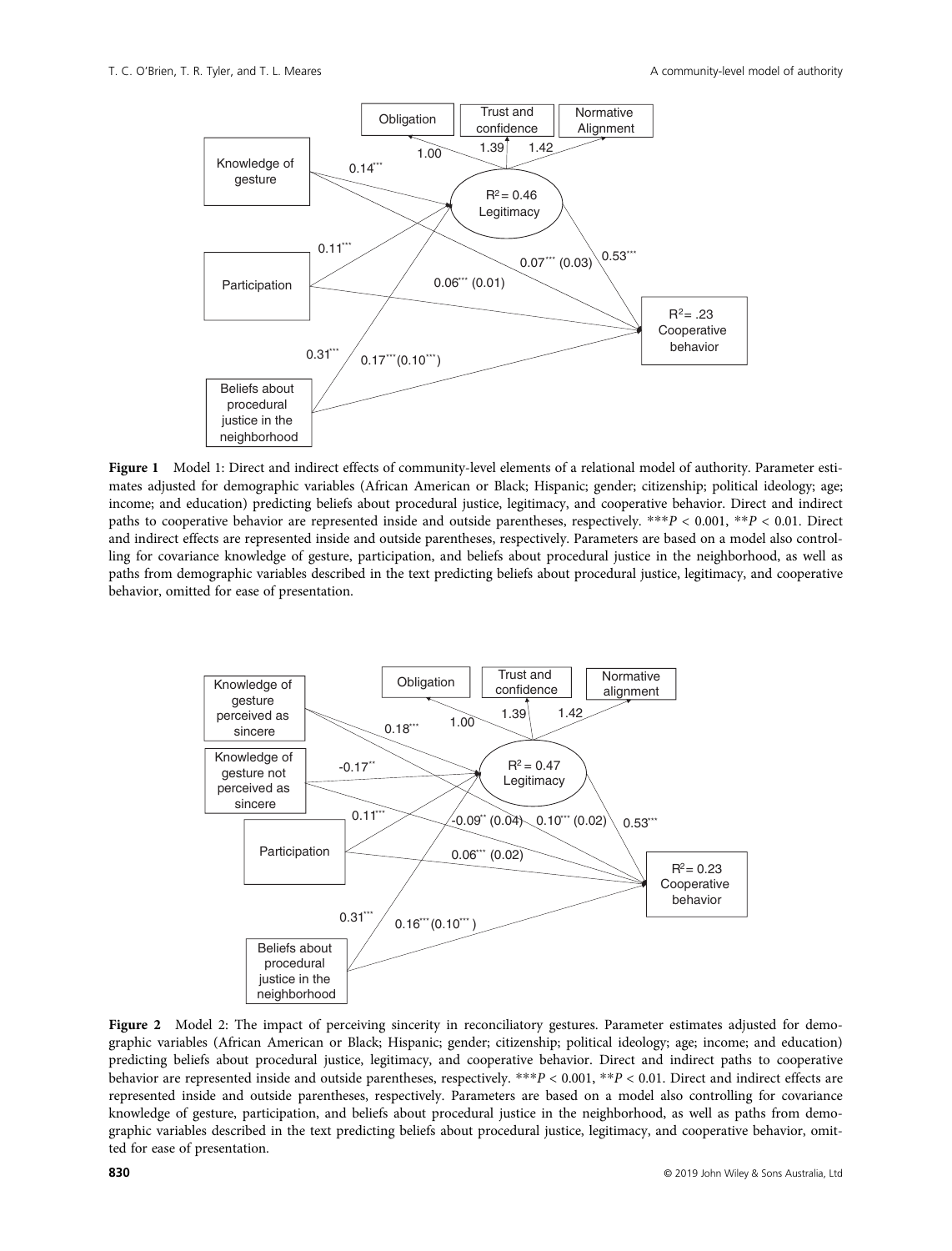| Variable<br>Asian  |                            | African American  | Hispanic       | White             | All        |  |
|--------------------|----------------------------|-------------------|----------------|-------------------|------------|--|
| Procedural justice | 4.32 $(0.67)$ <sup>*</sup> | $3.92(0.85)$ ***  | 4.17(0.86)     | 4.39 $(0.65)$ *** | 4.19(0.81) |  |
| Participation      | 3.79(1.00)                 | $3.53(1.13)$ ***  | $3.62(1.18)$ * | $3.98(1.03)$ ***  | 3.74(1.12) |  |
| Gestures           | 36/149                     | 229/595           | 196/549        | 311/945           | 850/2501   |  |
| Sincerity          | 3.28(0.45)                 | $3.14(0.66)$ ***  | 3.25(0.58)     | $3.43(0.55)$ ***  | 3.29(0.61) |  |
| Legitimacy         | 3.02(0.43)                 | $2.86(0.58)$ ***  | $2.97(0.49) +$ | $3.13(0.51)$ ***  | 3.00(0.54) |  |
| Cooperation        | 3.55(0.48)                 | 3.46 $(0.64)$ *** | $3.53(0.58) +$ | $3.66(0.44)$ ***  | 3.56(0.55) |  |

Table 2 Mean differences in beliefs and cooperative behavior across ethnic groups<sup>†</sup>

 $\dagger$ \*\*\*, \* and + connote *P*-values of < 0.001, < 0.01, and < 0.05.

| Table 3 Results of multiple regression analyses for model 1 |  |
|-------------------------------------------------------------|--|
|-------------------------------------------------------------|--|

| Variable                                         |            | Legitimacy |             |            | Cooperative behavior |             |  |
|--------------------------------------------------|------------|------------|-------------|------------|----------------------|-------------|--|
|                                                  | B(SE)      | t(df)      |             | B(SE)      | t(df)                |             |  |
| Beliefs about procedural justice in neighborhood | 0.49(0.03) | 19.25      | ${}< 0.001$ | 0.30(0.03) | 10.24                | ${}< 0.001$ |  |
| Participation                                    | 0.20(0.03) | 7.84       | ${}< 0.001$ | 0.10(0.03) | 3.59                 | ${}< 0.001$ |  |
| Gestures                                         | 0.25(0.04) | 5.94       | ${}< 0.001$ | 0.15(0.05) | 3.08                 | 0.002       |  |

SE, standard error.

## 3.2. Ethnic group differences

For each variable, Table 2 shows the mean and SD (in parentheses) for each ethnic group and the overall mean collapsing across ethnic groups. Although the differences are not large, they are notable. Overall, on the variable of procedural justice, Whites were more positive than any other group, with the exception of Asian Americans, while Blacks and African Americans were most negative. These differences reflect long-standing ethnic group differences in beliefs about procedural justice, legitimacy, and policing in the United States (US; see Tyler & Huo 2002; Tyler 2005; Morin & Stepler 2016; Fingerhut 2017). Drawing on this research and polling data, the models we present in Figures 1,2 control for potentially important demographic characteristics described in the section "Testing hypothesis III: Model 1, elaborating a community-level model of authority."

## 3.3. Multiple regression analyses of direct effects

We conducted regression analyses without controlling for demographic variables before testing our hypotheses in a full path model. Results of regression analyses are reported using composite variables with all continuous variables standardized as z-scores, except for the categorically-coded knowledge of a reconciliatory gesture.

Each model specified beliefs about procedural justice in the neighborhood, participation, and knowledge of a gesture as independent predictors of the outcome. The first column to the right of predictor labels, under the header legitimacy, describes the results of these variables predicting legitimacy. The next column describes the results of these variables predicting cooperative behavior.

## 3.4. Testing hypothesis 1

Table 3 shows that knowledge of a gesture, participation, and beliefs about procedural justice in the neighborhood independently and positively predict legitimacy, supporting the hypothesis. In a supplementary analysis, we also controlled for the number of times participants reported having come into contact with the NYPD in their neighborhood in the past two years (transformed to a z-score). This variable neither predicted outcome nor changed the results substantially. For this reason, we omit it from further analyses.

#### 3.5. Testing hypothesis 2

The next set of columns shows the results of an analysis with these elements predicting cooperative behavior, not controlling for legitimacy. The estimates of gestures, participation, and beliefs about procedural justice are all significant and positive. This supports the hypothesis that knowledge of gestures, participation, and beliefs about procedural justice independently promote cooperative behavior.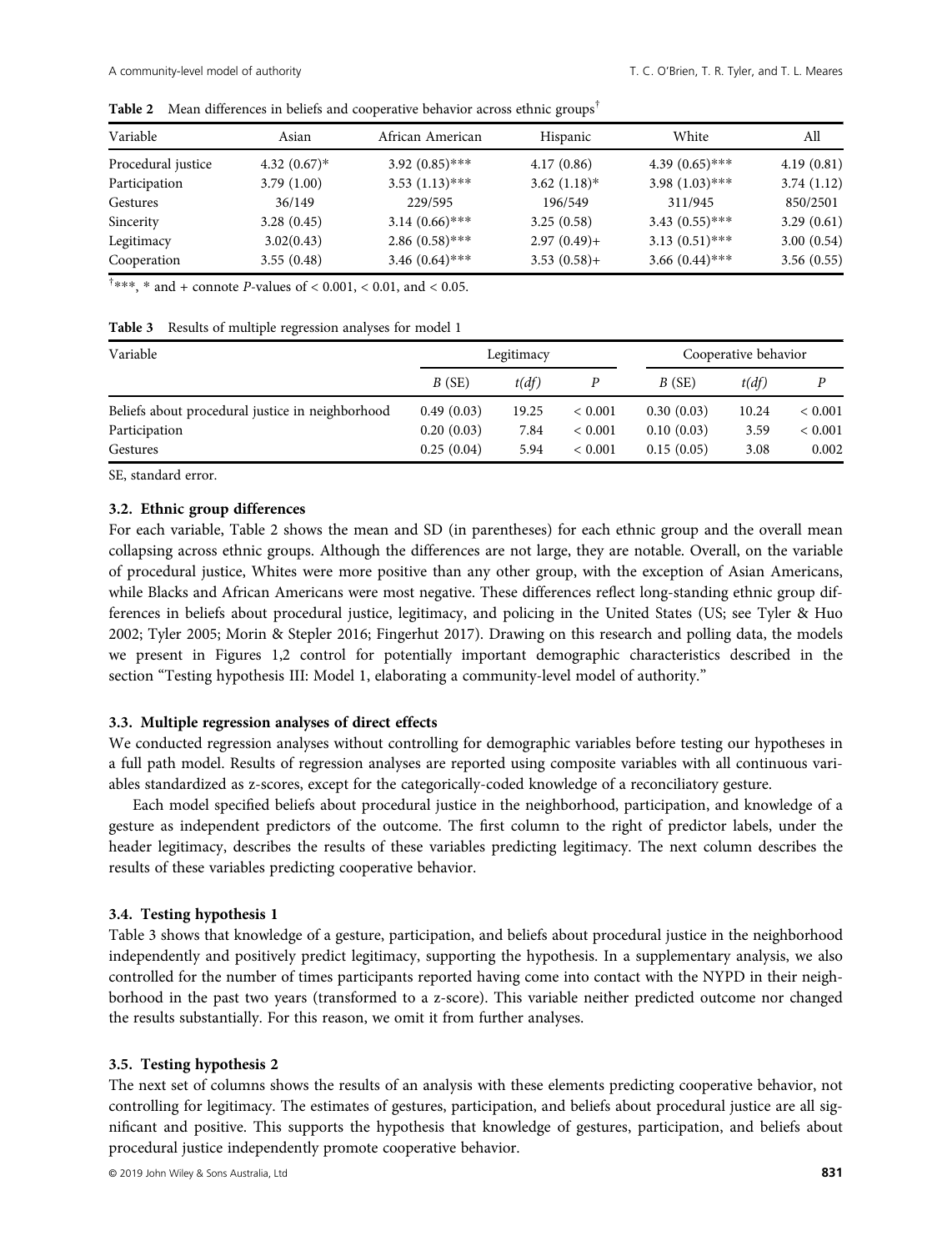### 3.6. Testing hypothesis 3: Model 1, elaborating a community-level model of authority

We tested the two versions of the community-level model using structural equation modeling with latent variables in the R Package Lavaan (Rosseel 2012). We based estimation on full maximum likelihood with missing values (e.g. using pairwise deletion). The models treated all variables as observed except for legitimacy, for which the models used a latent variable predicting the three indicators of obligation, trust, and confidence and normative alignment. Each continuous observed variable (e.g. every variable except for the dichotomous variables representing race, ethnicity, gender, citizenship, and knowledge of a gesture) was standardized as a z-score.

The focus of each model was on the unique value of community-level (knowledge of a gesture and community participation) and individual-level (beliefs about procedural justice of authorities toward individuals in the neighborhood) relational elements for predicting legitimacy and cooperative behavior. The models also controlled for the potential influence of demographic characteristics on beliefs about procedural justice, legitimacy, and cooperative behavior: identifying as Black or African American, identifying as Hispanic, citizenship (US citizen or not), gender, political ideology, income, education, and age. The models specified demographic characteristics as predictors of beliefs about procedural justice, legitimacy, and cooperative behavior because past polling, research, and theory suggest important differences in beliefs about policing between racial, ethnic (Tyler & Huo 2002; Tyler 2005), and political groups (Fingerhut 2017), and because other individual characteristics, such as age, gender, and class, may all shape experience.

Testing the main hypotheses, the model also specified paths from each relational element to legitimacy and cooperation, and from legitimacy to cooperation. The purpose of these paths was to test the direct effects of relational elements on cooperation and indirect effects through legitimacy. The model specified a correlated error between all demographic variables and, separately, between the relational elements: knowledge of a gesture (or in the case of Model 2, knowledge of a gesture perceived as sincere or insincere), participation, and beliefs about procedural justice.

Figure 1 shows the paths from each relational element to legitimacy and cooperation. Direct paths from each element to cooperation are shown in parentheses, with indirect paths represented outside parentheses. The estimates are controlling for the demographic characteristics predicting beliefs about procedural justice, legitimacy, and cooperative behavior. Not shown in the figure, African Americans and Hispanics both express significantly less positive beliefs about procedural justice and the legitimacy of police in their neighborhood; there is also a significant, negative indirect effect of African American ( $b = -0.06$ , standard error [SE] = 0.01,  $z = -6.00$ ,  $P < 0.001$ ) and Hispanic ( $b = -0.02$ , SE = 0.01,  $z = -2.07$ ,  $P = 0.039$ ) identity on cooperation via procedural justice and legitimacy. As Figure 1 shows, knowledge of a community-level reconciliatory gesture, judgements about the general procedural justice of police actions in the neighborhood, and community-level participation each independently predicted more legitimacy. Each of the relational elements likewise predicted more cooperative behavior indirectly through legitimacy. Beyond the indirect relationship through legitimacy, procedural justice of police in the neighborhood also had a significant direct effect predicting more cooperative behavior. Neither knowledge of a gesture nor participation had a significant direct effect on cooperation. The indirect effects of knowledge of a reconciliatory gesture, participation, and procedural justice support the hypothesis that the community-level elements of a relational model of authority have a distinct and positive influence on cooperative behavior through legitimacy. The model fit the data well:  $\chi^2(48) = 514.67$ , comparative fit index (CFI) =  $0.943$ , Tucker–Lewis index (TLI) =  $0.875$ , root mean square error of approximation (RMSEA) =  $0.06$ , [lower limit confidence interval (LLCI) 90 percent: 0.058, upper limit confidence interval (ULCI) 90 percent: 0.067], standardized root mean residual (SRMR) = 0.045 (see Kenny 2015).

# 3.7. Testing hypotheses 4–5: The impact of perceived sincerity

Most participants who reported knowledge of a gesture agreed or strongly agreed that it was sincerely intended to help the community (754 out of 850 who knew of a gesture). Eighty-one participants reported that they neither agreed nor disagreed, disagreed, or strongly disagreed that the gesture was sincerely intended to help the community; the remaining 15 participants who knew of a gesture responded that they did not know or did not answer the question. This variability permitted a preliminary test of our hypothesis that gestures have a positive impact when perceived as sincere but a negative impact when perceived as insincere by dividing the entire sample into three groups: one group that had heard of a gesture and perceived it as sincerely intended to help the community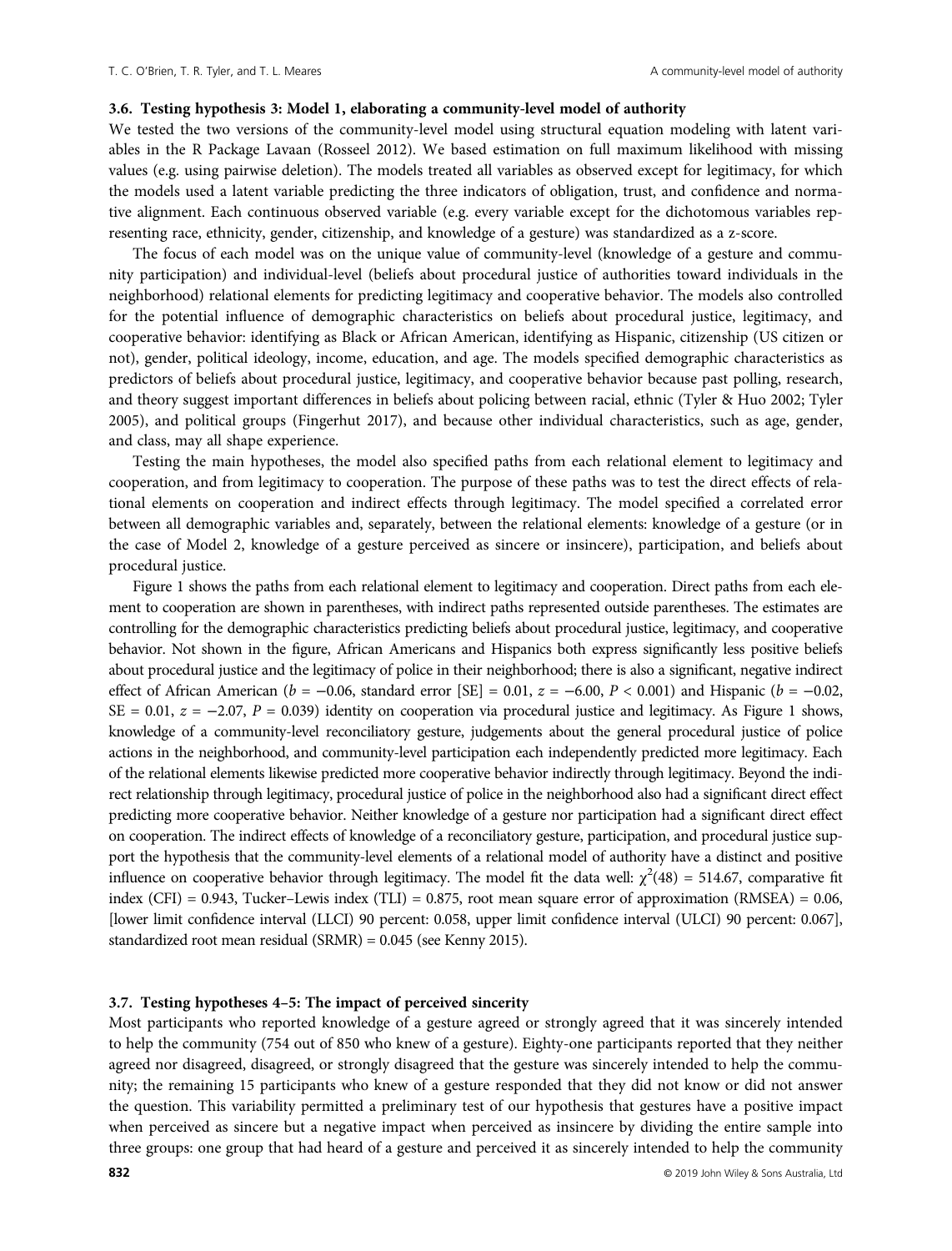(including those who agreed or strongly agreed, 754 participants); one group that heard of a gesture but either disagreed or strongly disagreed that it was sincerely intended to help the community (81 participants); and one group that did not report knowledge of a gesture (1,651 participants). We coded two dummy variables to test these hypotheses: a variable coded as "1" for those in the group who had heard of a gesture and agreed or strongly agreed it was sincerely intended to help the community and "0" for those in one of the two other groups; and a variable coded as "1" for those in the group who had heard of a gesture and neither agreed nor strongly agreed that it was sincerely intended to help the community. These dummy-coded variables enabled us to contrast the estimates between participants who had heard of a gesture perceived as sincere or not relative to those who had not heard of a gesture, testing the hypothesis that gestures perceived as sincere would have a positive impact and gestures perceived as insincere would have a negative impact.

Model 2 differed from Model 1 only in that two dummy variables representing the perceived sincerity of gestures were used instead of the one dummy variable representing whether participants reported knowledge of a gesture. As Figure 2 shows, the estimate of each element on legitimacy was significant, and all were positive except for the negative estimate of gestures not perceived as sincere. Beliefs about procedural justice and legitimacy both significantly and positively predicted cooperative behavior. The path model showed significant indirect effects of gestures perceived as sincere and insincere predicting cooperation through legitimacy. The direction of indirect effects of gestures perceived as sincere and insincere were positive and negative, respectively. The results support the hypothesis that gestures indirectly increase cooperative behavior through legitimacy when perceived as sincerely intended to help the community and indirectly reduce cooperative behavior through legitimacy when not perceived as sincerely intended to help the community. The model also fit the data well,  $\chi^2$  (58) = 525.57,  $p < 0.001$ , CFI = 0.944, TLI = 0.884, RMSEA = 0.06, [LLCI 90 percent: 0.052, ULCI 90 percent: 0.061], SRMR = 0.043.

### 3.8. Hypotheses 4–5: Does the impact of gestures depend upon other relational elements?

We considered the possibility that people's beliefs about procedural justice and participation may both shape how they perceive reconciliatory gestures. If people do not believe that police are procedurally just, gestures may be perceived as insincere and thus will not be effective. Alternatively, gestures may be perceived as insincere if they are not accompanied by efforts to invite community participation.

To test this, we model two and three-way interactions between gestures, participation, and procedural justice in predicting legitimacy and cooperation. Table 4 shows the estimates testing the three-way interaction on beliefs about legitimacy, cooperative behavior not controlling for legitimacy, and cooperative behavior controlling for legitimacy. As Table 4 shows, the three-way interaction is significant for both legitimacy and cooperative behavior. Notably, the main, positive effect of gestures is significant over and above the three-way interaction for all outcomes.

We conducted simple slopes analyses to understand the nature of the interaction using the procedures described by Aiken and West (1991, pp. 18–19). Because our primary interest was the influence of gestures and participation, we began decomposing analyses by treating both as independent variables, plotting estimates of both predictors at weak and strong (one SD below and above the mean) levels of procedural justice. After examining the simple slopes of gestures and participation at weak and strong levels of procedural justice, we proceeded to plot the estimate of gesture at weak and strong levels of participation.

| Variable                                         | Legitimacy    |         |             | Cooperative behavior |         |             |
|--------------------------------------------------|---------------|---------|-------------|----------------------|---------|-------------|
|                                                  | B(SE)         | t(df)   | P           | B(SE)                | t(df)   | P           |
| Beliefs about procedural justice in neighborhood | 0.52(0.03)    | 15.60   | ${}< 0.001$ | 0.29(0.04)           | 7.73    | ${}< 0.001$ |
| Participation                                    | 0.20(0.03)    | 6.45    | ${}< 0.001$ | 0.16(0.04)           | 4.42    | ${}< 0.001$ |
| Gestures                                         | 0.29(0.05)    | 6.21    | ${}< 0.001$ | 0.21(0.05)           | 3.85    | ${}< 0.001$ |
| Procedural justice $\times$ participation        | 0.07(0.02)    | 3.43    | 0.001       | 0.06(0.02)           | 2.53    | 0.012       |
| Procedural justice $\times$ gestures             | 0.02(0.06)    | 0.33    | 0.744       | 0.11(0.07)           | 1.68    | 0.093       |
| Participation $\times$ gestures                  | 0.07(0.06)    | 1.17    | 0.243       | $-0.11(0.07)$        | $-1.61$ | 0.107       |
| Three-way interaction                            | $-0.16(0.05)$ | $-3.15$ | 0.002       | $-0.16(0.06)$        | $-2.80$ | 0.005       |

Table 4 Supplementary analyses testing interactions between relational elements

SE, standard error.

© 2019 John Wiley & Sons Australia, Ltd 833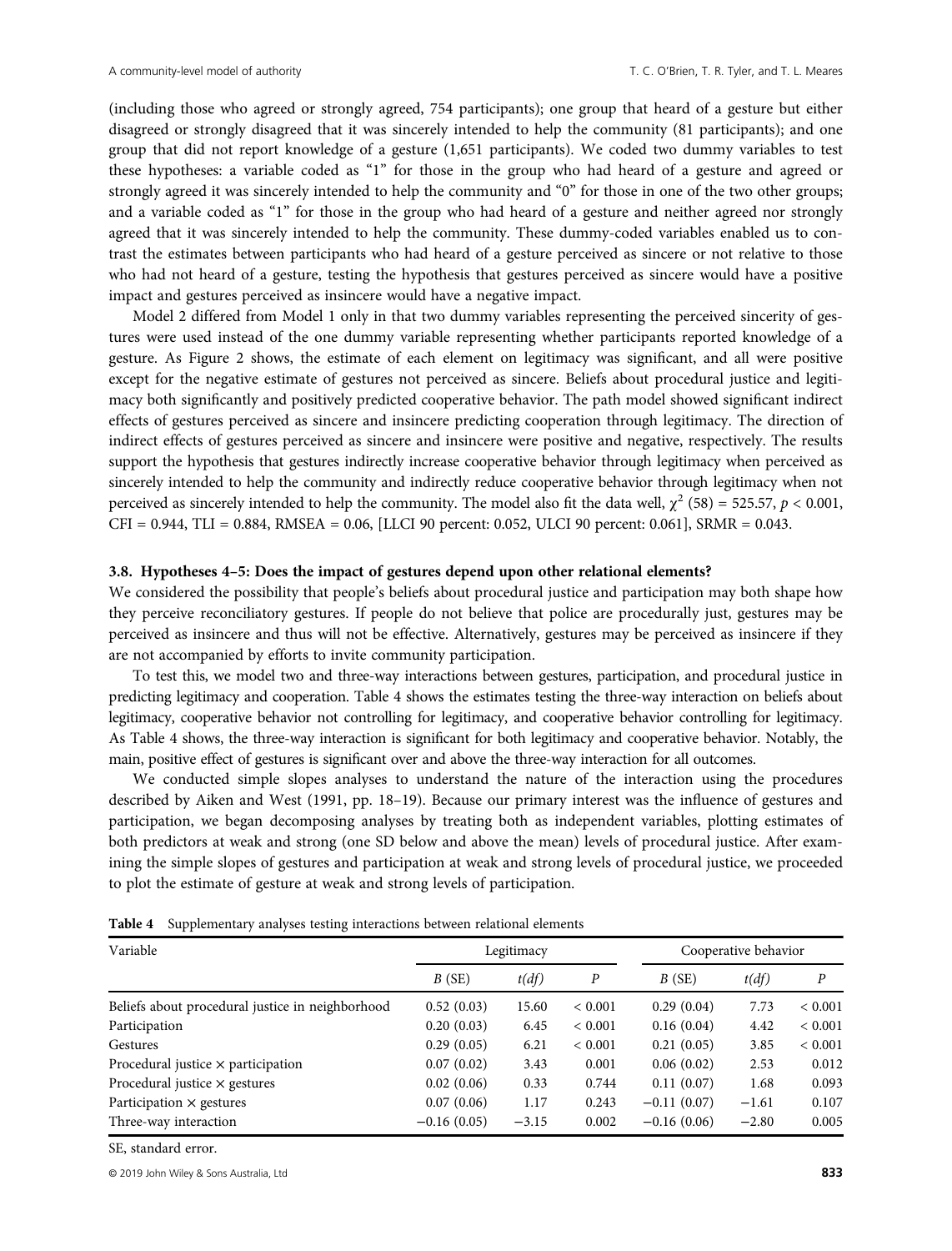Plotting estimates for weak levels of procedural justice, the estimate of gestures was still significant and positive  $(B = 0.27, SE = 0.08, t(1581) = 3.34, P = 0.001)$ ; the estimate of participation was positive and significant  $(B = 0.13, SE = 0.03, t(1581) = 3.72, P < 0.001$ ; and the interaction between gestures and participation became significant  $(B = 0.22, SE = 0.08, t(1581) = -2.74, P = 0.006)$ . We next plotted the impact of gestures at low levels of procedural justice and participation. At both low levels of procedural justice and participation, the impact of gestures becomes non-significant ( $B = 0.05$ ,  $SE = 0.09$ ,  $t(1581) = 0.57$ ,  $P = 0.567$ ). In contrast, whether at high levels of procedural justice and mean levels of participation  $(B = 0.31, SE = 0.07, t(1581) = 4.52, P < 0.001$ , or at high levels of both procedural justice and participation ( $B = 0.22$ ,  $SE = 0.07$ ,  $t(1581) = 3.04$ ,  $P = 0.002$ ), the impact of gestures is significant and positive.

We decomposed the interaction predicting cooperative behavior in the same manner. At weak levels of procedural justice and mean levels of participation, gestures are not a significant predictor of cooperative behavior  $(B =$ 0.10, SE = 0.09,  $t(1674) = 1.05$ ,  $P = 0.293$ ). At weak levels of procedural justice and low levels of participation, the non-significant estimate drops further from significance.

## 4. Discussion

This research demonstrates evidence that the initiatives authorities direct at the community as a whole can build legitimacy and public cooperation. Both participation and reconciliatory gestures distinctly predict beliefs about the legitimacy of the police (as authorities) in their neighborhood, over and above the impact of beliefs about how procedurally just police are in individual interactions. By predicting legitimacy, reconciliatory gestures and participation predict cooperation with authorities.

This study fulfills a need in the literature on conflict resolution for a model of reconciliation between authorities and communities. It does so by addressing the gap in the literature on legitimacy for a relational model of authority at a community level, and informs the literature on conflict resolution with the extensive literature on participation and legitimacy (Carpini et al. 2004; Thompson 2008). Our research, in line with other research conceptualizing participation as a legitimating process (Thompson 2008) and as a form of empowerment (Fung 2009) and community policing research (Gill et al. 2014), demonstrates evidence that beliefs about community participation in policing are associated with popular legitimacy and cooperation with police.

The goal of the community-level elements, reconciliatory gestures, and participation, is to create a relationship such that communities will choose to grant authorities popular legitimacy, leading them to cooperate with authorities. If community members see authorities as part their own group, then cooperating is part of helping the group (Tyler & Blader 2003). The findings also have relevance for past research on community policing initiatives that have not had significant effects on crime. Research reviewing these effects has speculated that such initiatives may impact crime through an impact on compliance (Gill  $et$   $al$ . 2014); as this and past research suggests, legitimacy may have opposite effects on the crime rate cancelling each other out: more people follow the law (decreasing the actual crime rate), but more people also report crime (increasing the reported crime rate). Integrating the study of these initiatives with the literature on legitimacy and cooperation (Tyler & Blader 2003), the current research suggests that initiatives may increase public safety by increasing cooperation in reporting crime, although we would not expect to see this reflected in crime rates.

Model 2 demonstrated the potential for gestures to have a negative impact. Those community members who knew of a gesture and did not agree that the police sincerely intended for it to help the community viewed police as less legitimate, relative to community members who did not know of a gesture at all. The potential negative impact of reconciliatory gestures highlights that gestures are part of a larger process that involves both the content of the gesture and people's surrounding experiences.

The process of reconciliation may involve both interactive and causal relationships between community-level elements and beliefs about procedural justice toward individuals. Indeed, the meta-analysis of community policing programs examined perceptions of beliefs about procedural justice as an outcome, and coded community policing programs as those that involved some form of participation (Gill et al. 2014). The current research takes a broader approach and distinguishes the two elements in recognition of the possibility that police take initiatives to build trust but do not invite participation, and that people perceive community participation opportunities on a continual, non-discrete basis. We do not have data to speak precisely to where gestures are occurring across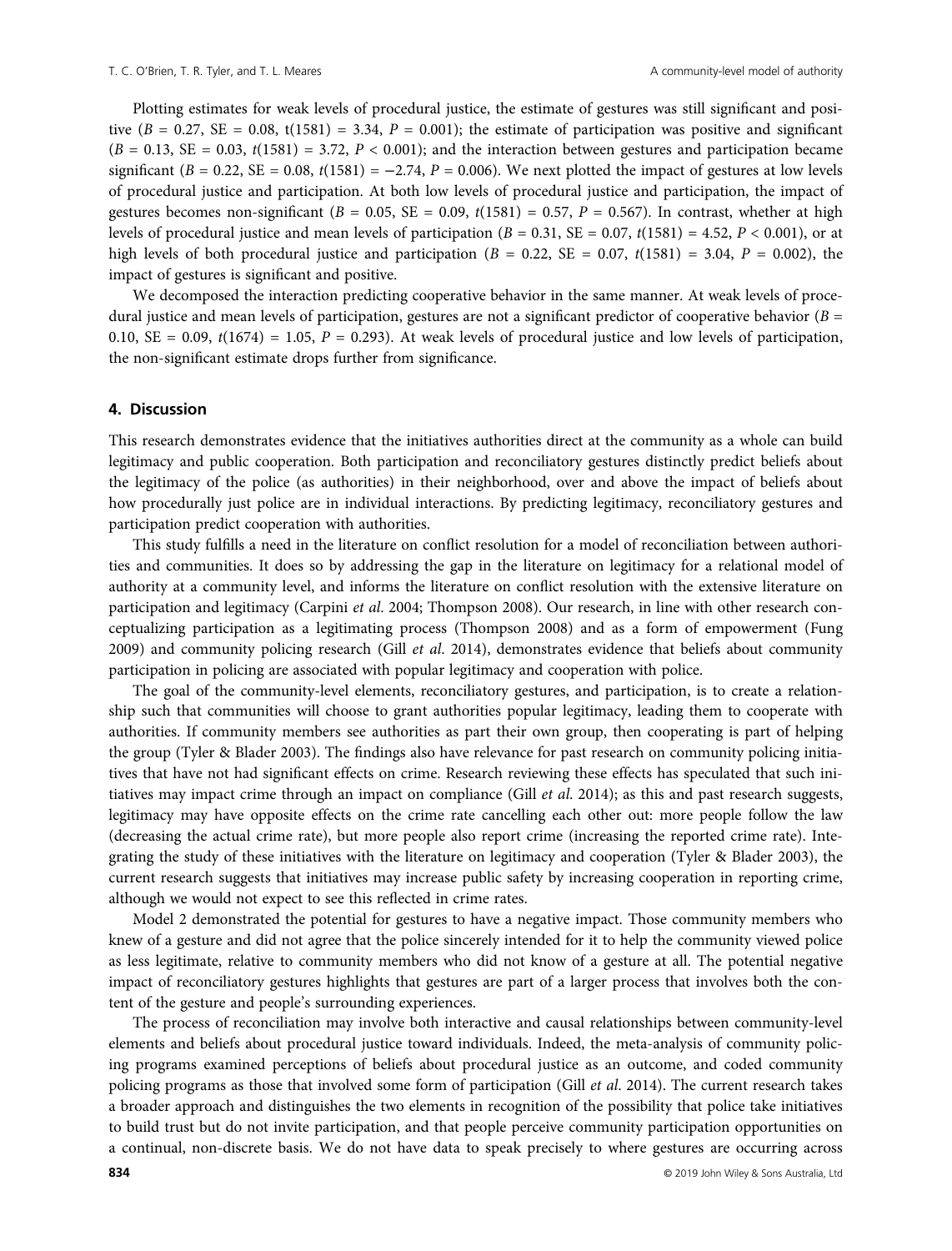NYC; however, the existence of the Community Affairs Bureau, its website, and announcements of programs such as the NCO program illustrate both the existence of programs that we would conceptualize as gestures, and the variability in content, duration, and process. Modeling community-level elements from this broad approach using subjective perceptions allows us to capture variability across initiatives that take multiple forms, providing a basis for future research to discern which forms are most effective at promoting legitimacy.

The test of reconciliation in this research combines multiple aspects of people's beliefs about authorities and their relationship to cooperation. It combines elements that past research demonstrates robust support for (Gill et al. 2014; Fung 2009), modeling them in a unique way with reconciliatory gestures and beliefs about the sincerity of the gestures. This was purposeful to test evidence for a model that can serve as a generative platform for future research with more direct tests of specific reconciliation programs. Such direct tests will be important for identifying how specific actions or policies may shape perceptions (see Nagin & Telep 2017). The current data offer strong cross-sectional evidence for the model; the causal aspects are based on theory.

We expect gestures and participation to enhance beliefs about procedural justice over time because beliefs about procedural justice likely form as an accumulation of experiences. In addition, we expect that gestures must be accompanied by experiences of procedural justice on an individual level in order to be successful, and that gestures have to be accompanied by actions that signal power to the community, such as opportunities for participation. Supplementary analyses presented in the results and additional bivariate analyses support this hypothesis. Although these analyses support the hypothesis that relational elements feed into one another and interact, we present our main models with these elements in parallel to test for stronger evidence of their distinct relationships to legitimacy and cooperative behavior.

Vicarious experience also likely plays a role. Procedural justice beliefs are not just about one's direct experiences, but also about their vicarious experiences through close others (Eller et al. 2007a,b). Gestures could also play a similar role as indirect forms of contact (Wright et al. 1997); people may learn about gestures through their friends or family, and it may both influence their own perceptions, or they may form their perceptions of the gesture as they weigh direct or indirect experiences of procedural justice.

#### 4.1. Reconciliation as a process

We hypothesize that the long-term success of reconciliatory gestures requires substantive improvements in the implementation of policy and how people experience (directly or indirectly) authorities in individual interactions. Whereas it is possible that gestures increase positive expectations for community members anticipating interactions with authorities, feeling that the community does not have the opportunity to impact the creation or implementation of policies through participation, or experiencing procedural injustice in interpersonal interactions after a reconciliatory gesture, may undermine the positive impact of the gesture. Model 2 demonstrating the pivotal role of sincerity and supplementary analyses supports this hypothesis.

The importance of emphasizing the role of process becomes even more clear when considering racial disparities in the history of US governance. Such history begins before the founding of the US with slavery (Kendi 2017) and the consequences persist in the inequalities of the US criminal justice system (Alexander 2011; Munger & Seron 2017). It is clear from this history and ongoing inequality why African Americans are particularly likely to perceive initiatives that authorities direct toward communities as insincere in their intention to help the community. Our model of reconciliation is one in which authorities can only build trust in the long term with substantive improvements in procedural justice. Gestures communicate recognition of the need for building trust, and both gestures and participation begin a transformation of the relationship between authorities and communities. Consistent with past research (e.g. Tyler & Huo 2002), the current data demonstrate that beliefs about procedural justice and legitimacy mediate racial and ethnic differences in cooperation. The results of our study, in particular Model 2 examining sincerity and the interactive analyses, highlight the point that application of this model would require improvements in procedural justice in interpersonal interactions.

# 4.2. Advantages and disadvantages of a cross-sectional approach for developing theory

This research uses a cross-sectional approach that assesses people's knowledge of community-level initiatives by police (reconciliatory gestures) and community participation. The advantage of this approach is that it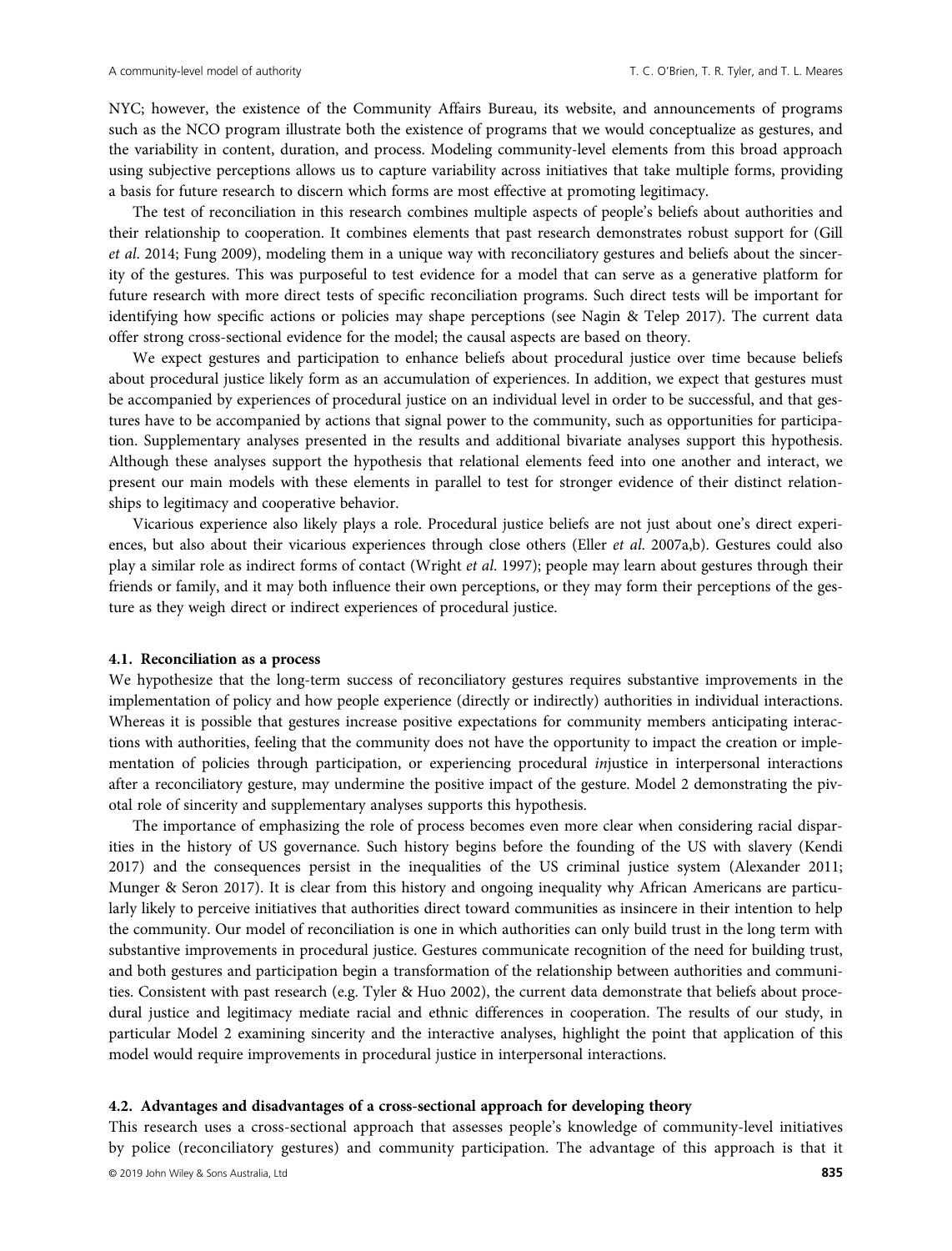frames an intergroup dynamic, and by doing so it allows us to examine the relationship between perceptions of reconciliatory gestures and participation and the outcomes of legitimacy and cooperation separate from the relationship between beliefs about procedural justice and these outcomes, as well as various demographic predictors. By framing the intergroup dynamic, this approach allows for an integration of theory on authority– community relations with the psychological literature on intergroup reconciliation.

This approach is advantageous for promoting the study of authority–community relations because it provides a basis for insights on intergroup relations to inform such study. The psychological literature on intergroup reconciliation (Nadler & Shnabel 2015) and relations between groups of asymmetric power (Dovidio et al. 2009) has demonstrated the primacy of confronting issues of difference between groups (Saguy et al. 2008) and empowering the less powerful group (Shnabel et al. 2009). Participation in how authorities govern may be a form of empowerment that future research can examine through experiments, building on insights from the psychological literature on intergroup relations.

Although we choose a robust set of covariates to account for variability in procedural justice and outcomes, the cross-sectional nature of our data limits the strength of causal conclusions. It is possible that viewing police as legitimate makes people aware of initiatives to build trust and more likely to believe that authorities take their views into account. Our covariates reduce the possibility of confounding variables, especially that of a generally "pro-police" or positive orientation; however, they do not provide the causal evidence that an experiment does. Future research must incorporate experiments to demonstrate further causal evidence of the role of communitylevel relational elements and develop the model of reconciliation as a process.

One important aspect of the cross-sectional method is that we do not know precisely how participants declared knowledge of a reconciliatory gesture. It is possible, for example, that some people had knowledge of an initiative but said "no" because they did not see it as effective or sincere. In this sense, reporting knowledge of a gesture may also be a consequence of prior beliefs. We expect that beliefs about sincerity are in part a consequence of beliefs about procedural justice, an expectation that the supplementary analyses suggest. Future research must test the experimental effects of gestures and participation. The cross-sectional research leaves certain questions open to theorizing and thus serves as a generative platform for future research.

In addition to the limitations of causal claims, all research must address the question of whether the sample represents the population of interest. Our sample is not far off the racial demographics of NYC according to 2017 American Community Survey estimates (U.S. Census Bureau, 2017). However, the rate of people who receive a call and decide to take surveys is low in modern times (Pew 2017), and our research must be interpreted in light of the consideration of how those people might differ from the average population. Research demonstrates strong evidence that telephone participants are not significantly different in ways that would bias polls. Based on this research, people who respond may have higher civic engagement, and this could bias descriptive data (Pew 2017). The ways in which they are different, of course, are most important for the goal of describing populations, with claims such as "10 percent of Americans…;" that is not our goal. We would not expect any biases to impact the relationships between variables that we observed. Nonetheless, it is important that the findings reported here and in all research involving human consent consider the ways in which those who decide to participate differ from the population at large.

#### 5. Conclusion

The goal of this research was to develop a community-level framework of police authority and integrate it with the individual-level framework of procedural justice analysis. This was achieved by identifying methods that authorities can use to address the relational needs of the community and influence legitimacy and cooperation. The research has tested a model that incorporates people's beliefs about procedural justice in interpersonal interactions and community-level efforts to build legitimacy. In demonstrating their distinct relationship to legitimacy and cooperative behavior, this research contributes to the discussion of effective strategies that authorities can use to build legitimacy and cooperation with communities.

#### Acknowledgments

We thank the New York City Mayor's Office of Criminal Justice for funding collection of this data.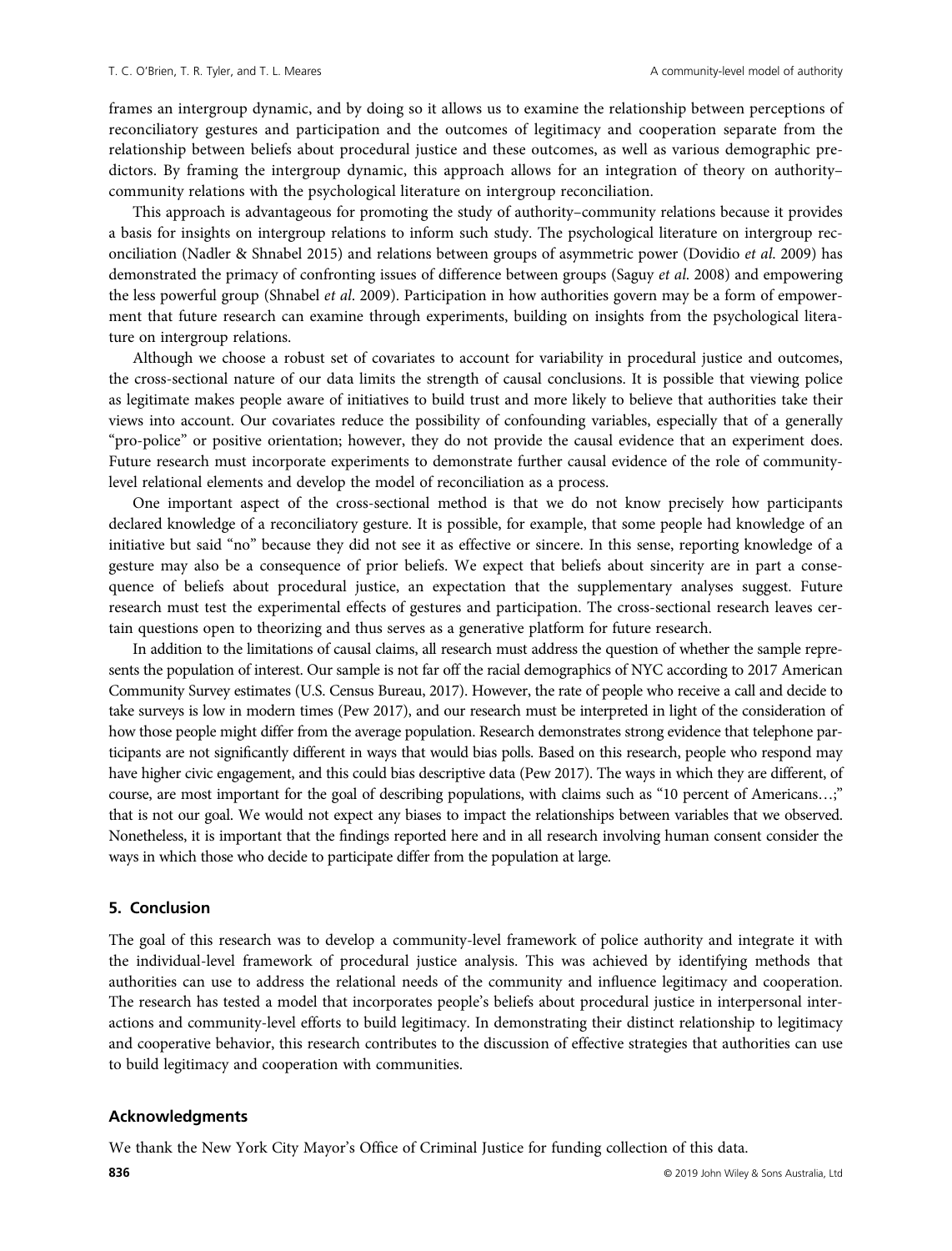## References

Alexander M (2011) The New Jim Crow. Ohio State Journal of Criminal Law 9, 7-26.

Aiken LS, West SG (1991) Testing and Interpreting Interactions in Multiple Regression. Sage Publications.

- Allport GW (1954) The Nature of Prejudice. Addison Wesley, Reading, MA.
- Antrobus E, Thompson I, Ariel B (2019) Procedural justice training for police recruits: Results of a randomized controlled trial. Journal of Experimental Criminology 15(1), 29–53.
- Blader SL, Tyler TR (2003) A four-component model of procedural justice: Defining the meaning of a "fair" process. Personality and Social Psychology Bulletin 29(6), 747–758.
- Bergsieker HB, Shelton JN, Richeson JA (2010) To be liked versus respected: Divergent goals in interracial interactions. Journal of personality and social psychology 99(2), 248–264.
- Bradford B (2014) Policing and social identity: Procedural justice, inclusion and cooperation between police and public. Policing and Society 24(1), 22–43.
- Bradford B, Murphy K, Jackson J (2014) Officers as mirrors: Policing, procedural justice and the (re)production of social identity. British Journal of Criminology 54(4), 527–550.
- Brown R (2000) Social identity theory: Past achievements, current problems and future challenges. European Journal of Social Psychology 30(6), 745–778.
- Brown R, Hewstone M (2005) An integrative theory of intergroup contact. Advances in Experimental Social Psychology 37, 255–343.

Campbell DE (2013) Social networks and political participation. Annual Review of Political Science 16, 33–48.

- Carpini MXD, Cook FL, Jacobs LR (2004) Public deliberation, discursive participation, and citizen engagement: A review of the empirical literature. Annual Review of Political Science 7, 315–344.
- Correll J, Park B (2005) A model of the ingroup as a social resource. Personality and Social Psychology Review 9(4), 341–359.
- Dovidio JF, Gaertner SL, Saguy T (2009) Commonality and the complexity of "we": Social attitudes and social change. Personality and Social Psychology Review 13(1), 3–20.
- Dovidio JF, Saguy T, West TV, Gaertner SL (2012). In: Tropp LR (ed) The Oxford Handbook of Intergroup Conflict, pp. 158– 175. Oxford University Press, Oxford.
- Eller A, Abrams D, Viki GT, Imara DA (2007a) When my friend's friend is a police officer: Extended contact, crossedcategorisation, and public-police relations of black and white people. South Africa Journal of Psychology 37(4), 783–802.
- Eller A, Abrams D, Viki GT, Imara DA, Peerbux S (2007b) Stay cool, hang loose, admit nothing: Race, intergroup contact, and public-police relations. Basic and Applied Social Psychology 29(3), 213–224.
- Fingerhut H (2017) Deep racial, partisan divisions in Americans' views of police officers. Pew Research Center. [Last accessed 30 May 2019.] Available from URL: [http://www.pewresearch.org/fact-tank/2017/09/15/deep-racial-partisan-divisions-in](http://www.pewresearch.org/fact-tank/2017/09/15/deep-racial-partisan-divisions-in-americans-views-of-police-officers/)[americans-views-of-police-of](http://www.pewresearch.org/fact-tank/2017/09/15/deep-racial-partisan-divisions-in-americans-views-of-police-officers/)ficers/.
- Folger R (1977) Distributive and procedural justice: Combined impact of voice and improvement on experienced inequity. Journal of Personality and Social Psychology 35(2), 108–119.
- Fung A, Wright EO (2003) Deepening democracy: Institutional innovations in empowered participatory governance (Vol. 4). Verso.
- Fung A (2009) Empowered participation: Reinventing urban democracy. Princeton University Press.
- Gill C, Weisburd D, Telep CW, Vitter Z, Bennett T (2014) Community-oriented policing to reduce crime, disorder and fear and increase satisfaction and legitimacy among citizens: A systematic review. Journal of Experimental Criminology 10(4), 399–428.
- Hohl K, Bradford B, Stanko EA (2010) Influencing trust and confidence in the London Metropolitan Police: Results from an experiment testing the effect of leaflet drops on public opinion. The British Journal of Criminology 50(3), 491–513.
- Hough M, Jackson J, Bradford B, Myhill A, Quinton P (2010) Procedural justice, trust, and institutional legitimacy. Policing:a Journal of Policy and Practice 4(3), 203–210.
- Jackson J, Hough M, Bradford B, Hohl K, Kuha J (2012) Policing by consent: Understanding the dynamics of police power and legitimacy. ESS Country Specific Topline Results Series 1, 1-16. [Last accessed 30 May 2019.] Available from URL [https://papers.ssrn.com/sol3/papers.cfm?abstract\\_id=2168702](https://papers.ssrn.com/sol3/papers.cfm?abstract_id=2168702).
- Karp JA, Banducci SA (2008) When politics is not just a man's game: Women's representation and political engagement. Electoral Studies 27(1), 105–115.
- Keeter S, Hatley N, Kennedy C, Lau A (2017). What Low Response Rates Mean for Telephone Surveys. Pew Research Center. Retrieved from<http://www.pewresearch.org/methods/2017/05/15/what-low-response-rates-mean-for-telephone-surveys/>

Kendi IX (2017) Stamped from the Beginning: The Definitive History of Racist Ideas in America. Random House, New York.

- Kenny DA (2015). Measuring Model Fit. [Last accessed 30 May 2019.] Available from URL: [http://davidakenny.net/cm/](http://davidakenny.net/cm/fit.htm)fit.htm. Leary MR, Baumeister RF (1995) The need to belong: Desire for interpersonal attachments as a fundamental human motiva-
- tion. Psychological Bulletin 117(3), 497–529.
- Lind EA, Tyler TR (1988) The Social Psychology of Procedural Justice. Springer Science & Business Media, New York.
- Lind EA, Kanfer R, Early C (1990) Voice, control & procedural justice. Journal of Personality and Social Psychology 59(5), 952–959.
- Morin R, Stepler R (2016). The Racial Confidence Gap in Police Performance. Pew Research Center. Retrieved from [https://](https://www.pewsocialtrends.org/2016/09/29/the-racial-confidence-gap-in-police-performance/) [www.pewsocialtrends.org/2016/09/29/the-racial-con](https://www.pewsocialtrends.org/2016/09/29/the-racial-confidence-gap-in-police-performance/)fidence-gap-in-police-performance/
- Meares TL, Tyler TR, Gardener J (2015) Lawful or fair? How cops and laypeople perceive good policing. Journal of Criminal Law and Criminology 105(2), 297–344.
- Munger FW, Seron C (2017) Race, law & inequality, 50 years after the civil rights era. Annual Review of Law & Social Science 13, 331–350.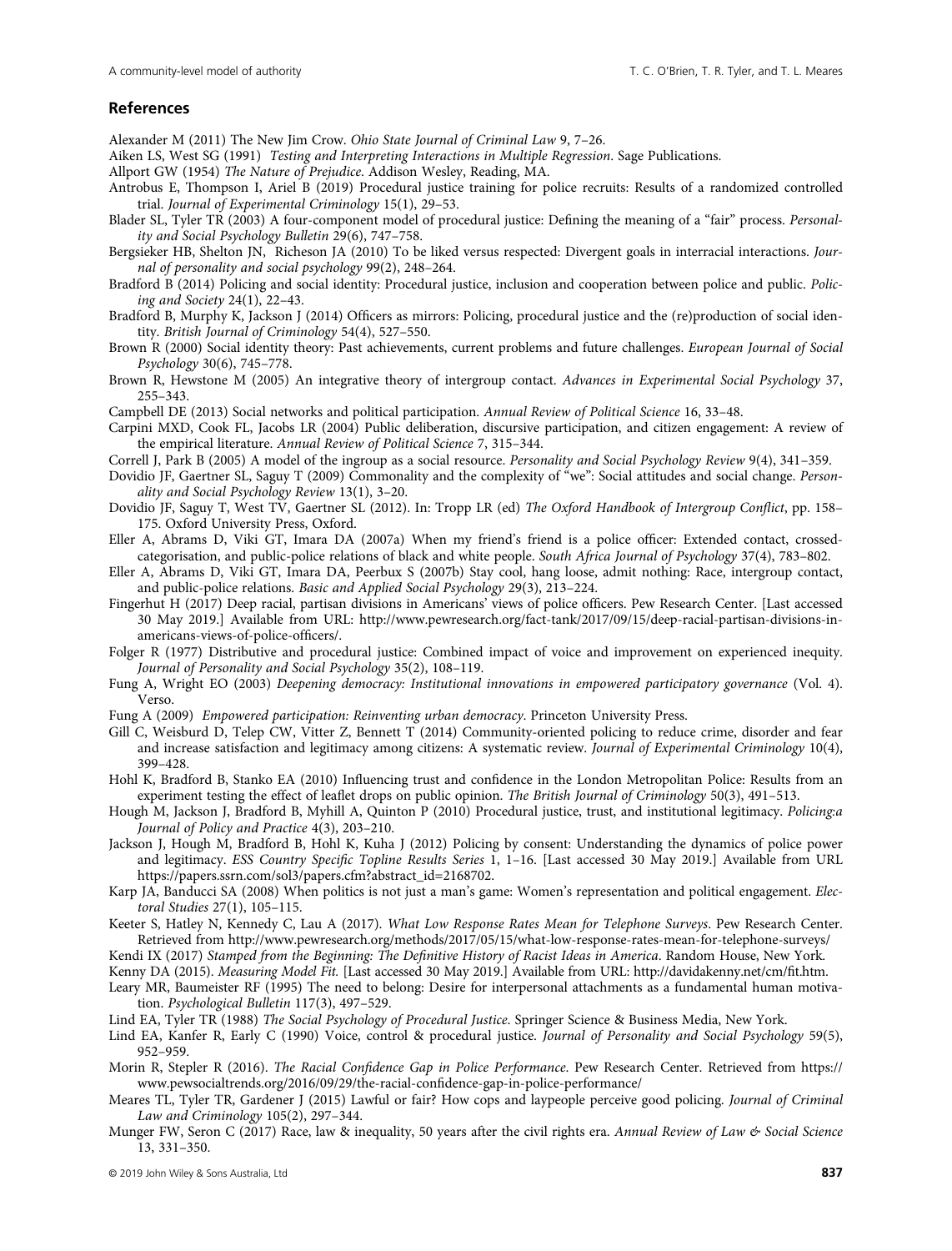Mutz DC (2002) Cross-cutting social networks: Testing democratic theory in practice. American Political Science Review 96 (1), 111–126.

Nadler A, Liviatan I (2006) Intergroup reconciliation: Effects of adversary's expressions of empathy, responsibility, and recipients' trust. Personality and Social Psychology Bulletin 32(4), 459–470.

Nadler A, Shnabel N (2015) Intergroup reconciliation: Instrumental and socio-emotional processes and the needs-based model. European Review of Social Psychology 26(1), 93–125.

Nagin DS, Telep CW (2017) Procedural justice and legal compliance. Annual Review of Law and Social Science 13, 5–28.

New York City Police Department. Community affairs. NewYork: New York City Police Department; 2019. [www1.nyc.gov/](http://www1.nyc.gov/site/nypd/bureaus/administrative/community-affairs.page) [site/nypd/bureaus/administrative/community-affairs.page](http://www1.nyc.gov/site/nypd/bureaus/administrative/community-affairs.page)

National Academies of Sciences, Engineering, & Medicine, (2018). Proactive Policing: Effects on Crime and Communities. The National Academies Press, Washington, DC. [Last accessed 30 May 2019.] Available from URL: [https://www.nap.edu/](https://www.nap.edu/catalog/24928/proactive-policing-effects-on-crime-and-communities) [catalog/24928/proactive-policing-effects-on-crime-and-communities](https://www.nap.edu/catalog/24928/proactive-policing-effects-on-crime-and-communities).

O'Brien TC, Leidner B, Tropp LR (2018) Are they for us or against us? How intergroup metaperceptions shape foreign policy attitudes. Group Processes & Intergroup Relations 21(6), 941–961.

Owens E, Weisburd D, Amendola KL, Alpert GP (2018) Can you build a better cop? Experimental evidence on supervision, training, and policing in the community. Criminology & Public Policy 17(1),  $41-87$ .

Pettigrew TF, Tropp LR (2006) A meta-analytic test of intergroup contact theory. Journal of Personality and Social Psychology 90(5), 751–783.

Pettigrew T, Tropp LR (2011) When Groups Meet. Psychology Press, London.

President's Task Force on 21st Century Policing (2015) Final Report of the President's Task Force on 21st Century Policing. Office of Community Oriented Policing Services, Washington, DC. [Last accessed 30 May 2019.] Available from URL: [https://cops.usdoj.gov/pdf/taskforce/taskforce\\_](https://cops.usdoj.gov/pdf/taskforce/taskforce_finalreport.pdf)finalreport.pdf.

Roccas S, Brewer MB (2002) Social identity complexity. Personality and Social Psychology Review 6(2), 88–106.

Rosseel Y (2012) Lavaan: An R Package for Structural Equation Modeling. Journal of Statistical Software 48(2), 1–36.

Rousseau DM, Sitkin SB, Burt RS, Camerer C (1998) Not so different after all: A cross-discipline view of trust. Academy of Management Review 23(3), 393–404.

Saguy T, Halperin E (2014) Exposure to outgroup members criticizing their own group facilitates intergroup openness. Personality and Social Psychology Bulletin 40(6), 791–802.

Saguy T, Dovidio JF, Pratto F (2008) Beyond contact: Intergroup contact in the context of power relations. Personality and Social Psychology Bulletin 34(3), 432–445.

Shnabel N, Nadler A, Ullrich J, Dovidio JF, Carmi D (2009) Promoting reconciliation through the satisfaction of the emotional needs of victimized and perpetrating group members: The needs-based model of reconciliation. Personality and Social Psychology Bulletin 35(8), 1021–1030.

Shnabel N, Halabi S, SimanTov-Nachlieli I (2015) Group apology under unstable status relations: Perceptions of insincerity hinder reconciliation and forgiveness. Group Processes & Intergroup Relations 18(5), 716-725.

Skogan WG (2006) Police and Community in Chicago: A Tale of Three Cities. Oxford University Press, Oxford.

Sunshine J, Tyler TR (2003) The role of procedural justice and legitimacy in shaping public support for policing. Law  $\&$  Society Review 37(3), 513–548.

Tajfel H, Turner JC (1979) An integrative theory of intergroup conflict. In: Austin WG, Worchel S (eds) The social psychology of intergroup relations, pp. 33–47. Brooks/Cole, Monterey, CA.

Teorell J (2006) Political participation and three theories of democracy: A research inventory and agenda. European Journal of Political Research 45(5), 787–810.

Thibaut JW, Walker L (1975) Procedural Justice: A Psychological Analysis. L. Erlbaum Associates, New Jersey.

Thibaut J, Walker L, Lind EA (1972) Adversary presentation and bias in legal decisionmaking. Harvard Law Review 86, 386–401.

Thompson DF (2008) Deliberative democratic theory and empirical political science. Annual Review of Political Science 11, 497–520.

Trinkner R, Tyler TR (2016) Legal socialization: Coercion versus consent in an era of mistrust. Annual Review of Law and Social Science 12, 417–439.

Turner JC, Hogg MA, Oakes PJ, Reicher SD, Wetherell MS (1987) Rediscovering the Social Group: A Self-categorization Theory. Basil Blackwell, Cambridge, MA.

Tyler TR (1989) The psychology of procedural justice: A test of the group-value model. Journal of Personality and Social Psychology 57(5), 830–838.

Tyler TR (1994) Psychological models of the justice motive: Antecedents of distributive and procedural justice. Journal of Personality and Social Psychology 67(5), 850–863.

Tyler TR (2005) Policing in black and white: Ethnic group differences in trust and confidence in the police. Police quarterly 8(3), 322–342.

Tyler TR (2006a) Psychological perspectives on legitimacy and legitimation. Annual Review of Psychology 57, 375–400.

Tyler TR (2006b) Why People Obey the Law. Princeton University Press, Princeton, NJ.

Tyler TR (2017) Procedural justice and policing: A rush to judgment? Annual Review of Law and Social Science. 13, 29–53.

Tyler T, Degoey P, Smith H (1996) Understanding why the justice of group procedures matters: A test of the psychological dynamics of the group-value model. Journal of personality and social psychology 70(5), 913–930.

Tyler TR, Goff PA, MacCoun RJ (2015) The impact of psychological science on policing in the United States: Procedural justice, legitimacy, and effective law enforcement. Psychological Science in the Public Interest 16(3), 75–109. [https://doi.org/](https://doi.org/10.1177/1529100615617791) [10.1177/1529100615617791.](https://doi.org/10.1177/1529100615617791)

Tyler TR, Lind EA (1992) A relational model of authority in groups. Advances in Experimental Social Psychology 25, 115–191.